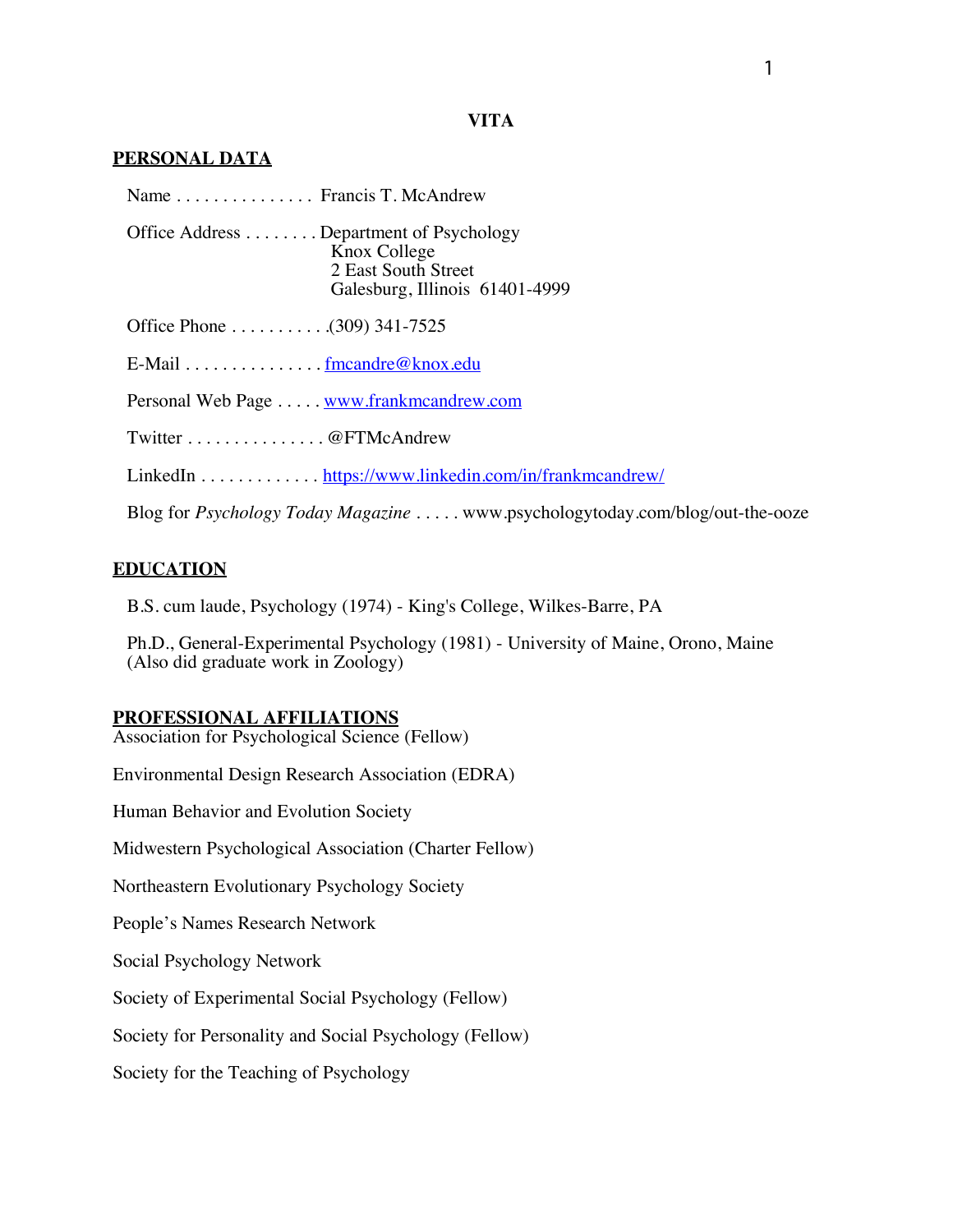## **HONORS, AWARDS, & RECOGNITIONS**

- \*Psi Chi (1973)
- \*University of Maine Fellow (1974-75)
- \*Phillip Green Wright-Lombard College Prize for Distinguished Teaching (1983 & 2000)
- *\*Who's Who in Science and Engineering*
- *\*Who's Who in American Education*
- *\*Who's Who in the Midwest*
- *\*Who's Who in America*
- *\*Who's Who in the World*
- \*Cornelia H. Dudley Professor of Psychology (Endowed Chair, 1998 present)
- \*Knox College Faculty Exceptional Achievement Award (1999, 2009, 2013, & 2019)
- \*Caterpillar Faculty Achievement Award (2003)
- \*Nominee, CASE U. S. Professor of the Year Award (2005)
- \*Identified as one of the "Key Individuals" in the history of environmental psychology in a survey of over 300 researchers in the field (2005)
- \*Summer Research Fellowship funded by the Howard Hughes Medical Institute (2006)
- \*Fellow, Association for Psychological Science (APS) (Awarded in 2007)
- \*Charter Fellow, Midwestern Psychological Association (MPA) (Awarded in 2009)
- \*Fellow, Society for Personality and Social Psychology (SPSP) (Awarded in 2021)
- \*Fellow, Society of Experimental Social Psychology (SESP) (Awarded in 2013)
- \*Awarded "Outstanding Reviewer" status by the *Journal of Environmental Psychology* (2015)
- \*Invited to be "Editor-in-Chief" of the *Journal of Environmental Psychology* (2016 Declined)
- \*Albert Nelson Marquis Lifetime Achievement Award
- *\**Hogan Distinguished Speaker Series (Hogan Assessments, Tulsa, OK 2020)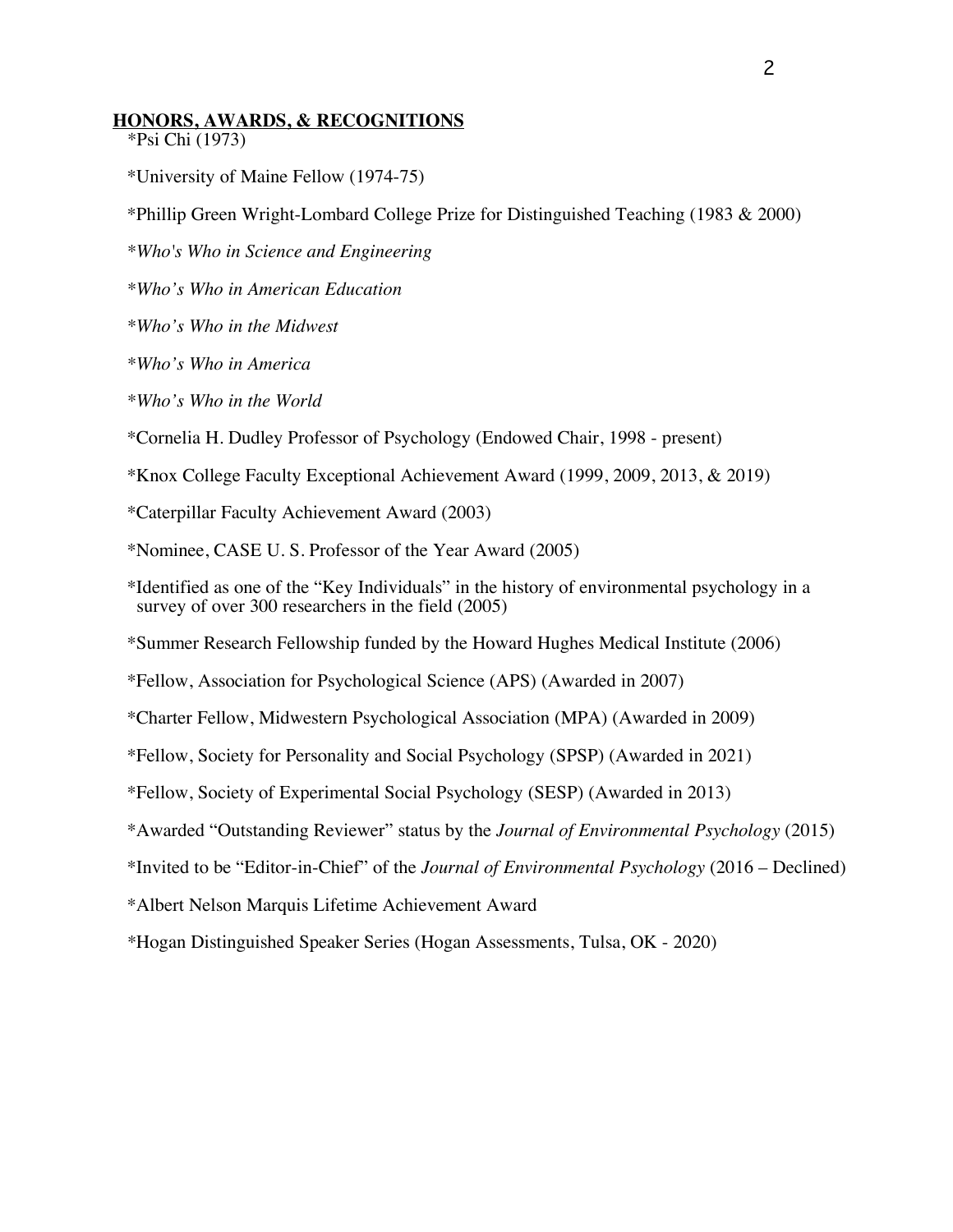## **RESEARCH INTERESTS**

**General:** Evolutionary Social Psychology & Environmental Psychology

**Specific:** Creepiness; Psychology of Gossip; Aggression; Naming of Children; Internet Behavior; Altruism & Heroic Behavior; Territoriality & Place Attachment; Nonverbal Communication

## **PROFILES OF RESEARCH IN POPULAR MEDIA**

My research has been featured in thousands of popular print/internet outlets, including: *New York Times, ABC News, MSNBC.com, Slate, Salon, Chicago Tribune, Time Magazine, Scientific American, Boston Globe, Psychology Today, APA Monitor on Psychology, Washington Post, Los Angeles Times, USA Today, Self Magazine, Sydney Morning Herald, Forbes, Woman's Day Magazine, The New York Times Magazine, Men's Health Magazine, Dictionary.com, The Huffington Post, Cosmopolitan Magazine, The Daily Beast, Success Magazine, The Smithsonian, The Daily Mail, Newsweek, The New Republic, CNN, PBS NewsHour, New York Magazine, National Geographic, The Guardian, The Wall Street Journal, PsychWire, & The New Yorker.*

My research has also been featured in several documentary films and over 200 radio, podcast, and television appearances including the USA Today Network, FOX News, The Canadian Broadcasting Company, ABC, CBS, & FOX TV affiliates nationwide, ITV (London), *Doctor Radio, The Why Factor (BBC), CrowdScience* (BBC), *WGN (Chicago), Morning Edition (NPR), WBBM TV (CBS - Chicago), WWL Radio (New Orleans), Swedish National Radio, Radio Health Journal, Business Radio, Voice America, attn:, Illinois, Wisconsin, & Minnesota Public Radio (NPR), Brut Media, Australian Broadcasting Company (ABC), Irish National Radio,* CTV News Channel (Canadian National TV), *Innovation Hub* (NPR), BBC (Wales, Scotland), ABC TV News (Sacramento), *The Academic Minute* (NPR), CNN, NZTV (New Zealand National Television), & *NBC's Today Show* (Four different features – including the trending topic of the day)). My research has also been spoofed by Jay Leno and Conan O'Brien on their late-night talk shows.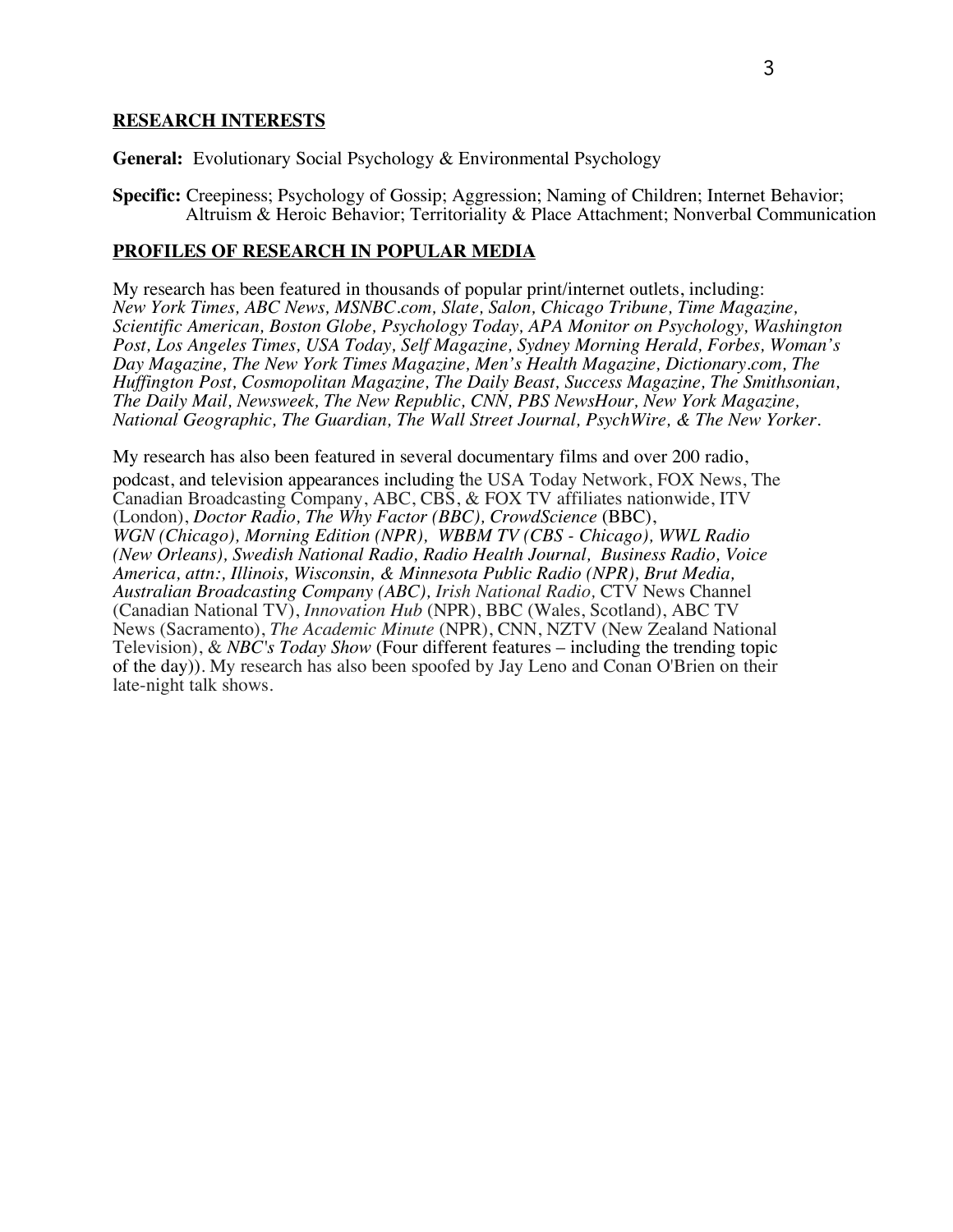## **TEACHING EXPERIENCE**

1979 – present: Instructor through Professor, Knox College

- Fall, 1996: Visiting Professor, University of Pretoria, South Africa
- 1990, 91, 92: Taught psychology in a summer "College For Kids" Program
- 1985, 86, 87: Taught a course on *Nonverbal Communication* in the Elderhostel Program
- 1975-1979: Graduate Teaching Assistant and Lecturer, University of Maine at Orono

## **COURSES TAUGHT:**

#### **Psychology:**

Animal Behavior Cognition Cognitive Psychology Environmental Psychology Evolution and Human Behavior Experimental Social Psychology History and Systems of Psychology Industrial Psychology Industrial/Organizational Psychology Introductory Psychology (also taught online) Issues in Experimental psychology Organizational Behavior (also taught online) Research Experience in Psychology Research Methods and Statistics I Research Methods and Statistics II Social Psychology (also taught online)

#### **Interdisciplinary:**

Exploring Human Identity Nature and Culture Perspectives on Being Human Statistics (STAT 200 – interdisciplinary) Ways of Knowing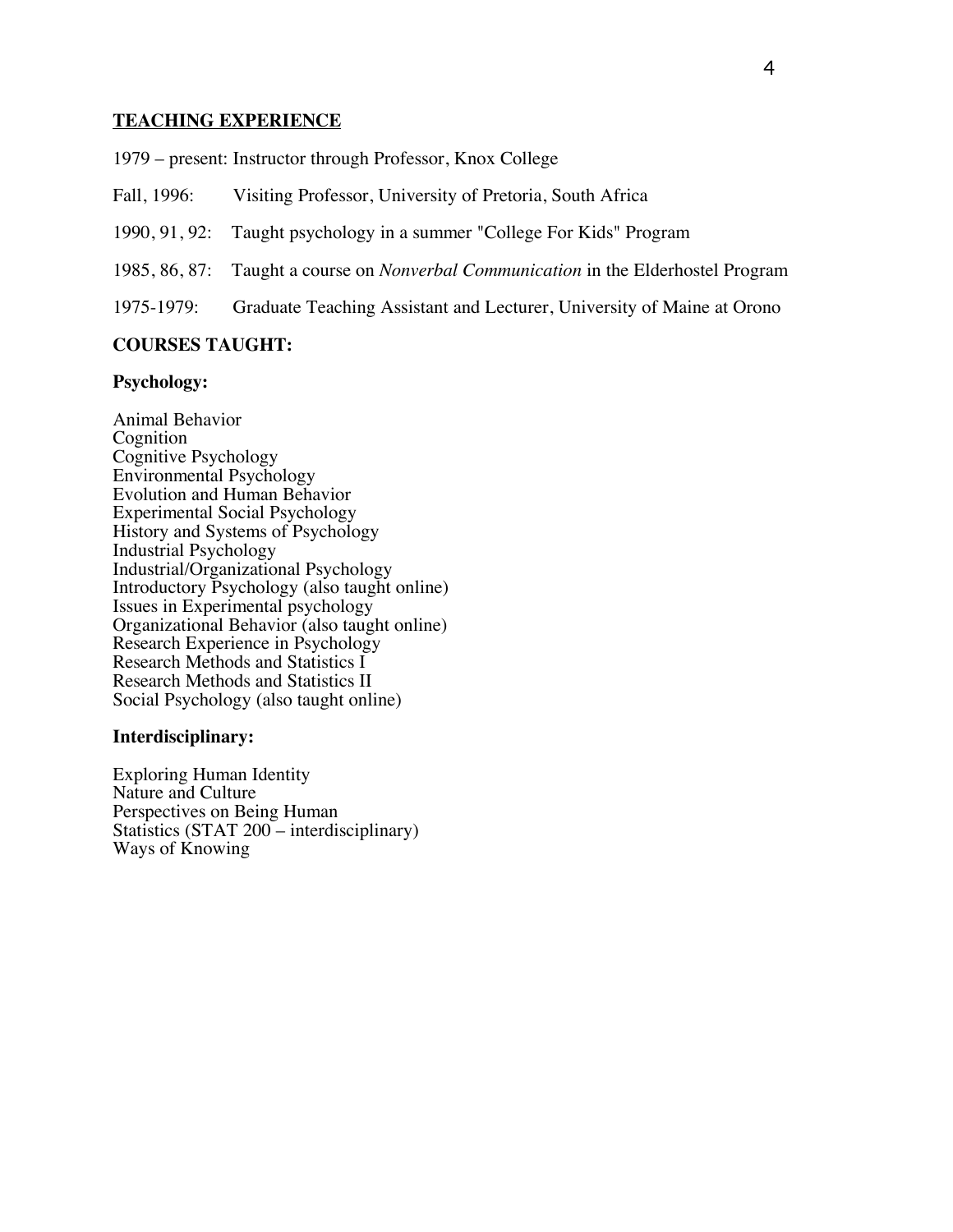## **SELECTED ADMINISTRATIVE EXPERIENCE**

\* Head Wrestling Coach, Knox College (1985 - 89; 1992 - 2000); Assistant Wrestling Coach (2000- 2015)

**\***Acting Associate Dean of the College, Knox College (January – March, 2006)

\*Founder of Knox College Environmental Studies program, 1993

\*Director, Environmental Studies Program, Knox College (1993 - 2000)

\*Chair, Department of Psychology (1993 - 2002)

\*Chair, Knox College Institutional Review Board (IRB) (2002 – 2015)

\*Program Advisor, Danish Institute for Study Abroad (DIS), (2009-2014)

\*Program Advisor, ACM & IES Programs in Amsterdam, (2016 – present)

\*Honorary Degree Subcommittee

\*Chair of Steering Committee and author of the college's self-study for the NCA accreditation visit (1988-89) & (1998-99); Member of Steering Committee (2008-2009)

\*Chair, Steering Committee for the development of a college assessment program (1993- 1996)

\*Coordinator of the Faculty Development Program (2000- 2002)

\*Faculty Tutorial Director, Knox College McNair Program (2003 - 2016)

\*Coordinating Council for Long Range College Planning (1983-85)

\*President's Planning & Priorities Council (1993-1996)

\*Chair and member of the following faculty committees (various years): Faculty Personnel Library (included oversight of two library renovations), Student Life Committee, Honor Board

\*Faculty Visitor to the Board of Trustees (2 years)

\*Dormitory Head Resident (4 years, 1981-1985)

\*Member, Faculty Task Force on Greek Life (2008-2010)

\*Member, Fringe Benefits Advisory Board (2008-2013)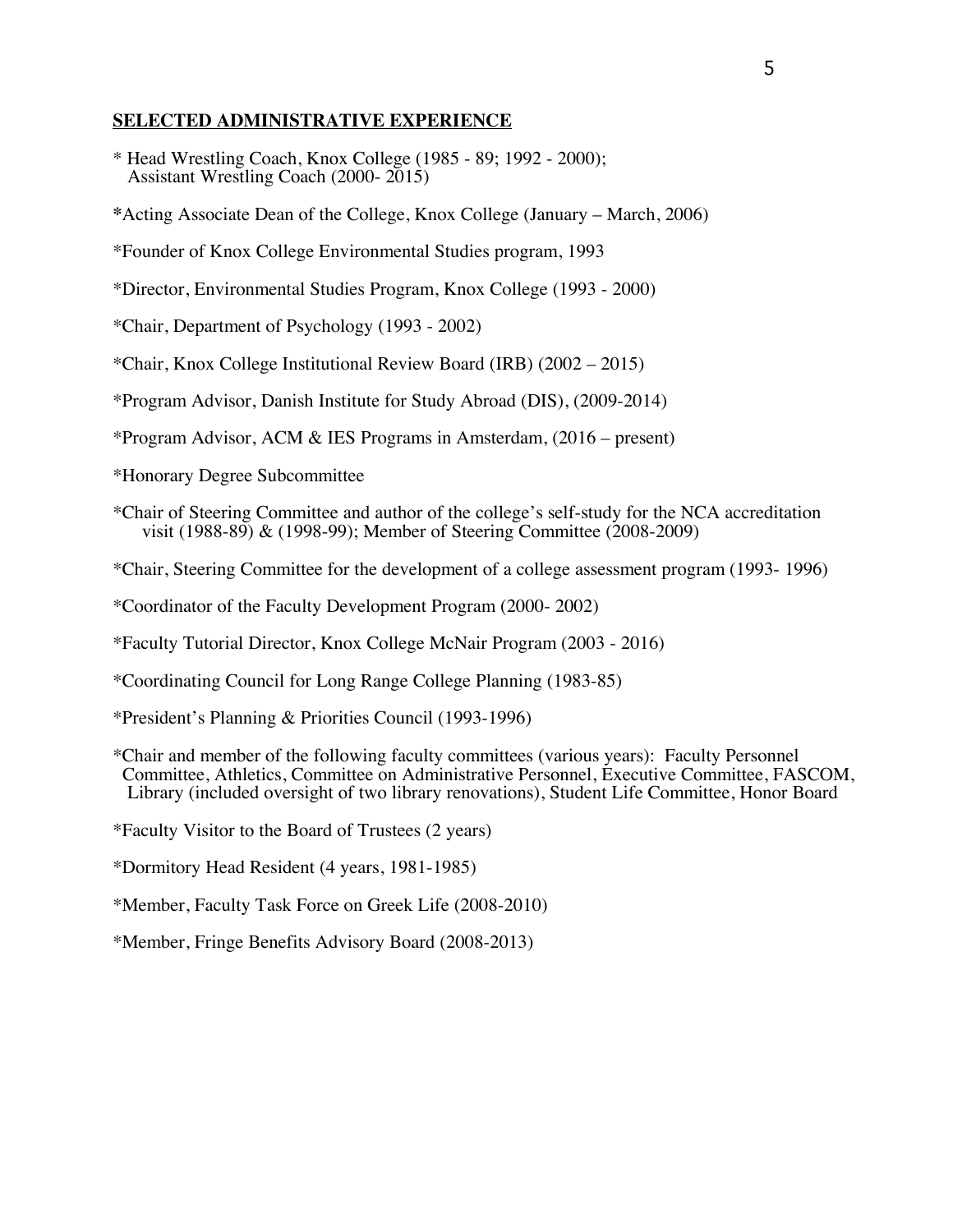## **GRANT ACTIVITY**

- 1982 Received an AMOCO Foundation equipment grant for the purchase of videotaping equipment, \$1,200
- 2000 Part of grant writing team that secured Rockefeller Brothers Fund Grant #00-115 to enhance the environmental studies program at Knox College, \$180,975
- 2004-2008 Director of assessment for Howard Hughes Medical Institute (HHMI) grant #52005130 to enhance undergraduate science education at Knox College, \$1,000,000
- 2005 & 2006 Research Grant for studies on costly altruism in small groups (includes a summer research grant to undergraduate student Nicole Morgan), Howard Hughes Medical Institute (HHMI), \$10,200
- 2007-2008 Part of grant writing team for grant submitted to the Howard Hughes Medical Institute (HHMI) to enhance the neuroscience program at Knox College [Grant application not successful]
- 2009 Received a grant from Psi Chi, The National Honor Society in Psychology, an undergraduate research conference held at Knox College on 04/25/09, \$1,000
- 2014 Andrew Mellon Foundation Interdisciplinary course development grant (course on "Organizational Behavior"), \$1,000
- 2015 Received a grant from Psi Chi, The National Honor Society in Psychology, an undergraduate research conference held at Knox College on 04/18/15, \$1,000
- 2018 Received a grant from Psi Chi, The National Honor Society in Psychology, an undergraduate research conference held at Knox College on 04/20/19, \$1,000

## COMPETITIVE RESEARCH/DEVELOPMENT GRANTS TO FACILITATE TRAVEL: (Grants range from \$600 to \$5,000)

- 1996 Knox College Faculty Development Grant (South Africa: University of Pretoria & University of the Western Cape)
- 2000 Knox College Faculty Development Grant (Northern Ireland: (Conflict & Peace in Northern Ireland, University of Ulster)
- 2000 & 2001 U.S. Army Corps of Engineers and Florida Department of Community Affairs (Causes and consequences of population growth in the Florida Keys)
- 2001 Knox College faculty Development Grant (Travel to the University of New Mexico and SUNY- Binghamton)
- 2003 Andrew Mellon Foundation, Global Partner's Project (Czech Republic, Slovakia, & Hungary: Environmental Crisis in Central Europe)
- 2005 Government grant from the Federal Republic of Germany (Siegen University)
- 2006 Howard Hughes Medical Institute (HHMI) (University of Texas at Austin)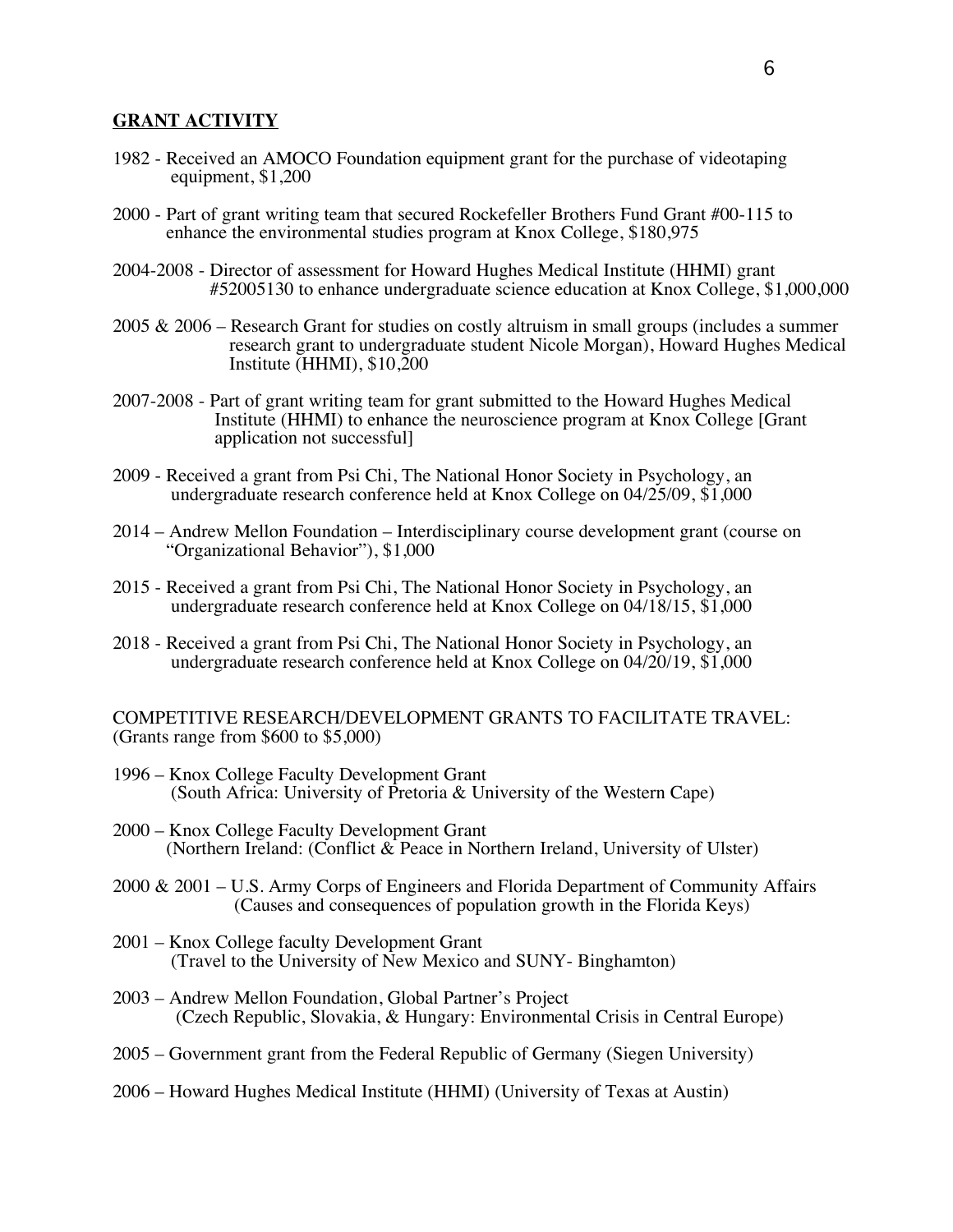- 2007 Andrew Mellon Foundation, Global Partner's Project (Costa Rica: Environmental Sustainability – trip was not actually taken due to an untimely illness)
- 2008 Caterpillar Foundation (Denmark: Danish Institute for Study Abroad)
- 2011 Andrew Mellon Foundation (Ireland: University of Limerick)
- 2011 Andrew Mellon Foundation (University of Missouri at Columbia)
- 2013 Andrew Mellon Foundation (Netherlands Institute for Advanced Study NIAS)
- 2014 Associated Colleges of the Midwest (ACM) (Site visit to the ACM Program in Tanzania)
- 2016 Mellon Faculty Career Enhancement Grant (Vrije University (VU), Amsterdam)
- 2016 Stellyes Center for Global Studies (Site visit to ACM program in psychology and the sciences at VU, Amsterdam)
- 2022– Knox College Faculty Development Grant + Grant from U.S. Embassy in Copenhagen (Visit to the Recreational Fear Lab at Aarhus University, Denmark)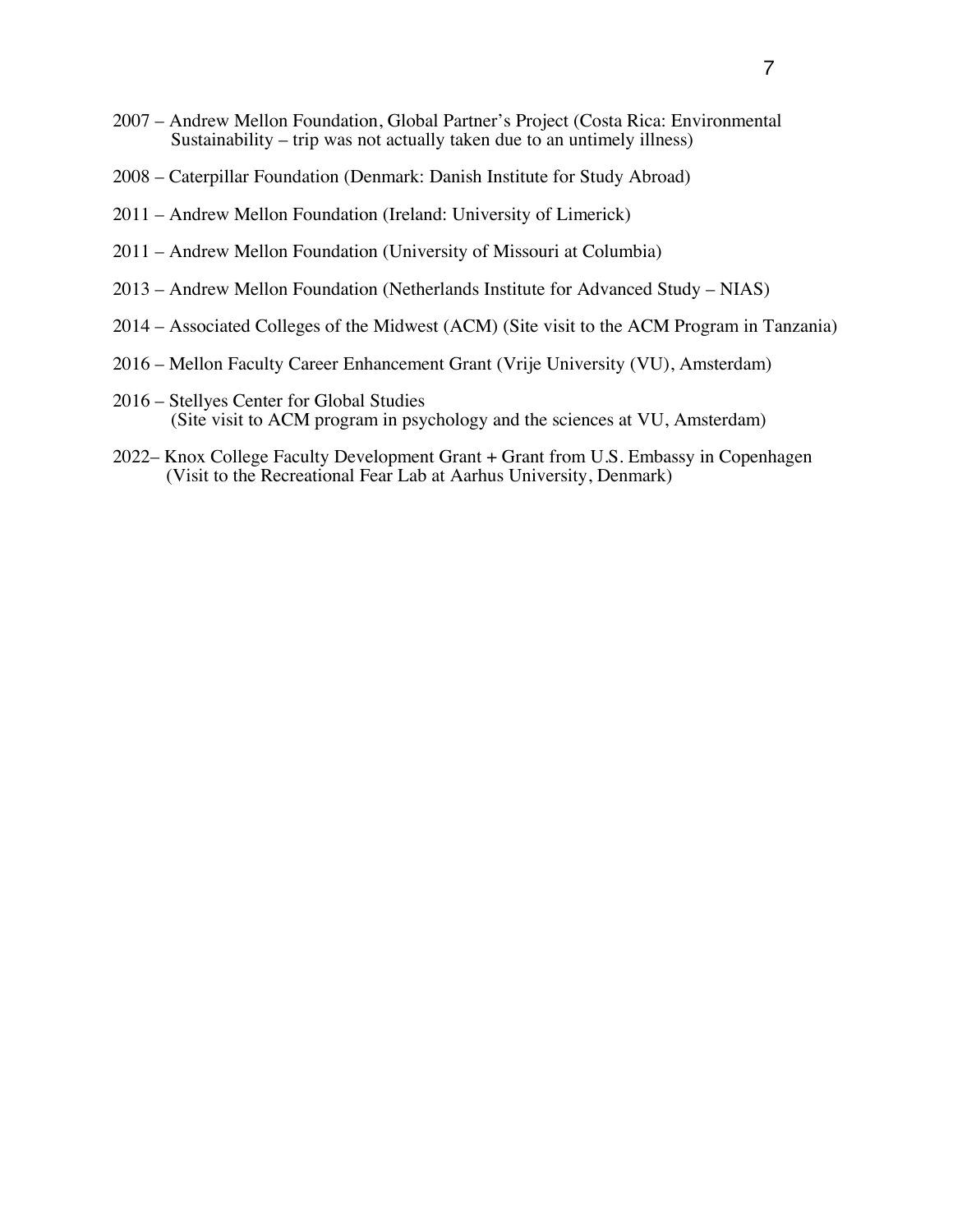## **REVIEWING**

## **Grant Proposals:**

Reviewed grant proposals for the National Science Foundation (1988 & 89) Reviewed grant proposals for the Israel Science Foundation (2004) Reviewer for Canada's Killam Research Fellowships, (2009 & 2011) Reviewed a grant proposal for the Austrian Science Fund (2013) Reviewer, European Research Council (2017) Reviewer for the Canada Foundation for Innovation (2017) Reviewer for the Social Sciences and Humanities Research Council of Canada (2021)

## **External Tenure/Promotion Reviews:**

External Reviewer for the tenure and promotion of psychology professors at the University of Baltimore and Albright College (2013)

## **Book Manuscript Reviews:**

Wadsworth - Brooks/Cole Publishing Company; Lawrence Erlbaum Publishing Company; American Psychological Association; Cambridge University Press; Oxford University Press; Elsevier Publishing; Worth Publishers; Johns Hopkins University Press.

**External Evaluator/Reviewer of Other Institutions' Psychology Programs:** Blackburn College, Carlinville, IL (February-March, 2009) Luther College, Decorah, Iowa (December, 2017)

**Reviewer of Papers** for the annual meeting of the *Environmental Design Research Association*

## **Journal Editorial Review Boards**

*Culture and Evolution* (Guest Editor – 2021) *Environment and Behavior* (1998 - present) *Evolutionary Behavioral Sciences* (Guest Editor, 2017-2018) *Journal of Environmental Psychology* (2006 – present) *Journal of Mind and Behavior* (1988-present) *Journal of Social Psychology* (2011 – present)

#### **Occasional Reviewer for the following Journals:**

*African Journal of Marketing Management Asian Journal of Social Psychology Basic and Applied Social Psychology Behaviour & Information Technology Biological Psychology The BMJ Canadian Journal of Behavioural Science Communication Quarterly Computers and Human Behavior Cross-Cultural Research Culture and Evolution Current Psychology Environment & Behavior Epidemiologic Reviews European Journal of Social Psychology Evolution and Human Behavior Evolutionary Behavioral Sciences Evolutionary Psychological Science*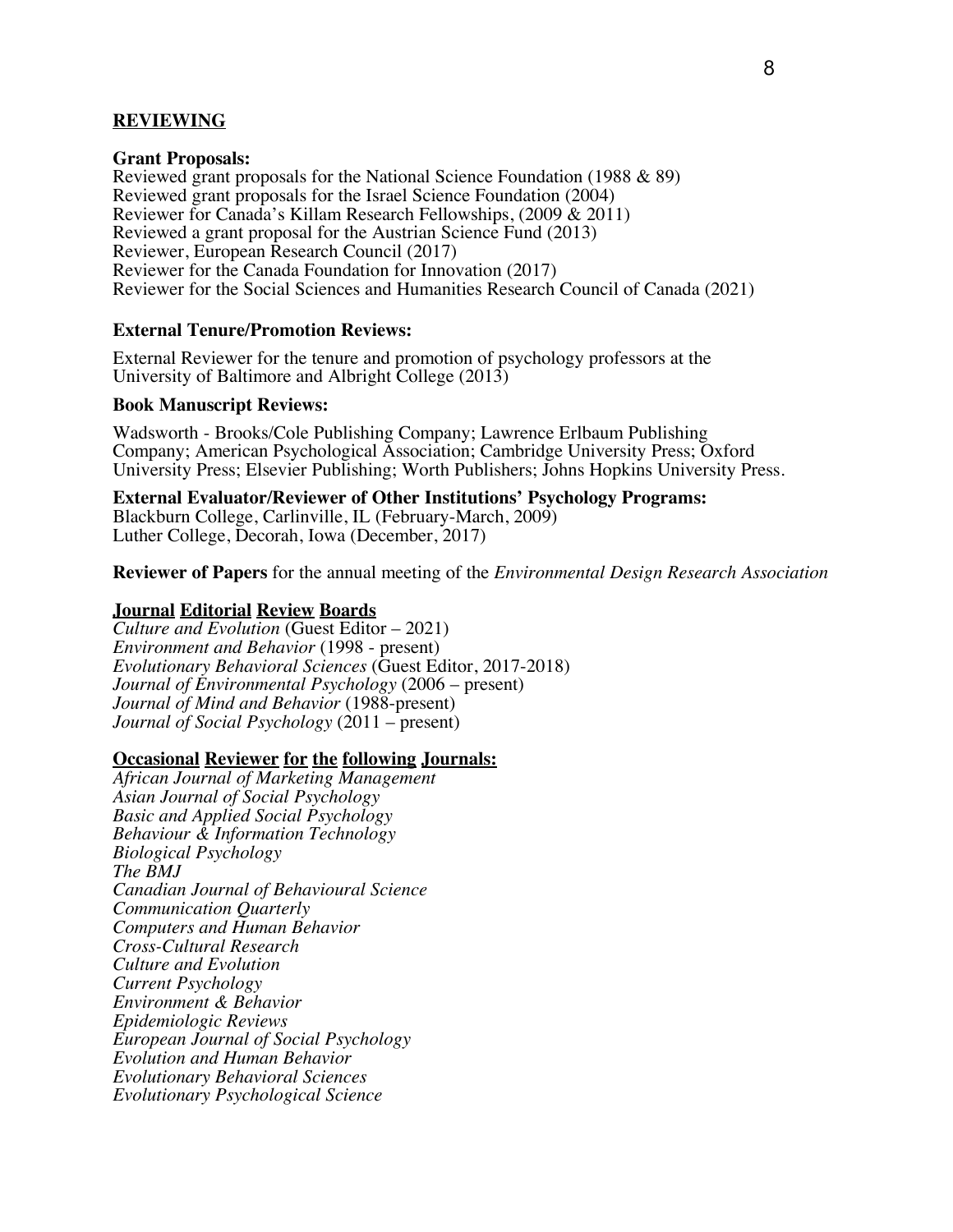*Evolutionary Psychology Evolutionary Studies in Imaginative Culture Group and Organization Management Group Processes & Intergroup Relations Heliyon Human Ethology Bulletin Human Nature Human Organization International Journal of Intercultural Relations International Journal of Psychology and Counseling Journal of Applied Social Psychology Journal of Applied Sport Psychology Journal of Bioeconomics Journal of Environmental Psychology Journal of Experimental Psychology: Applied Journal of Experimental Social Psychology Journal of Mind and Behavior Journal of Nonverbal Behavior Journal of Occupational and Organizational Psychology Journal of Personality and Social Psychology Journal of Social and Personal Relationships Journal of Social Psychology Leisure Sciences Marriage and Family Review Midwest Journal of Undergraduate Research Nature – Human Behavior New Ideas in Psychology North American Journal of Psychology The Open Journal of Psychology Perceptual and Motor Skills Personal Relationships Personality and Social Psychology Bulletin Personality and Social Psychology Review PLOS One Poetics Polish Psychological Bulletin Proceedings of the National Academy of Sciences (PNAS) Psychological Reports Psychology of Popular Media Race and Social Problems Russian Journal of Communication Sage Open Sex Roles Social Influence Social Psychological and Personality Science Social Psychology Social Science Computer Review Socioaffective Neuroscience & Psychology Sustainability Teaching of Psychology*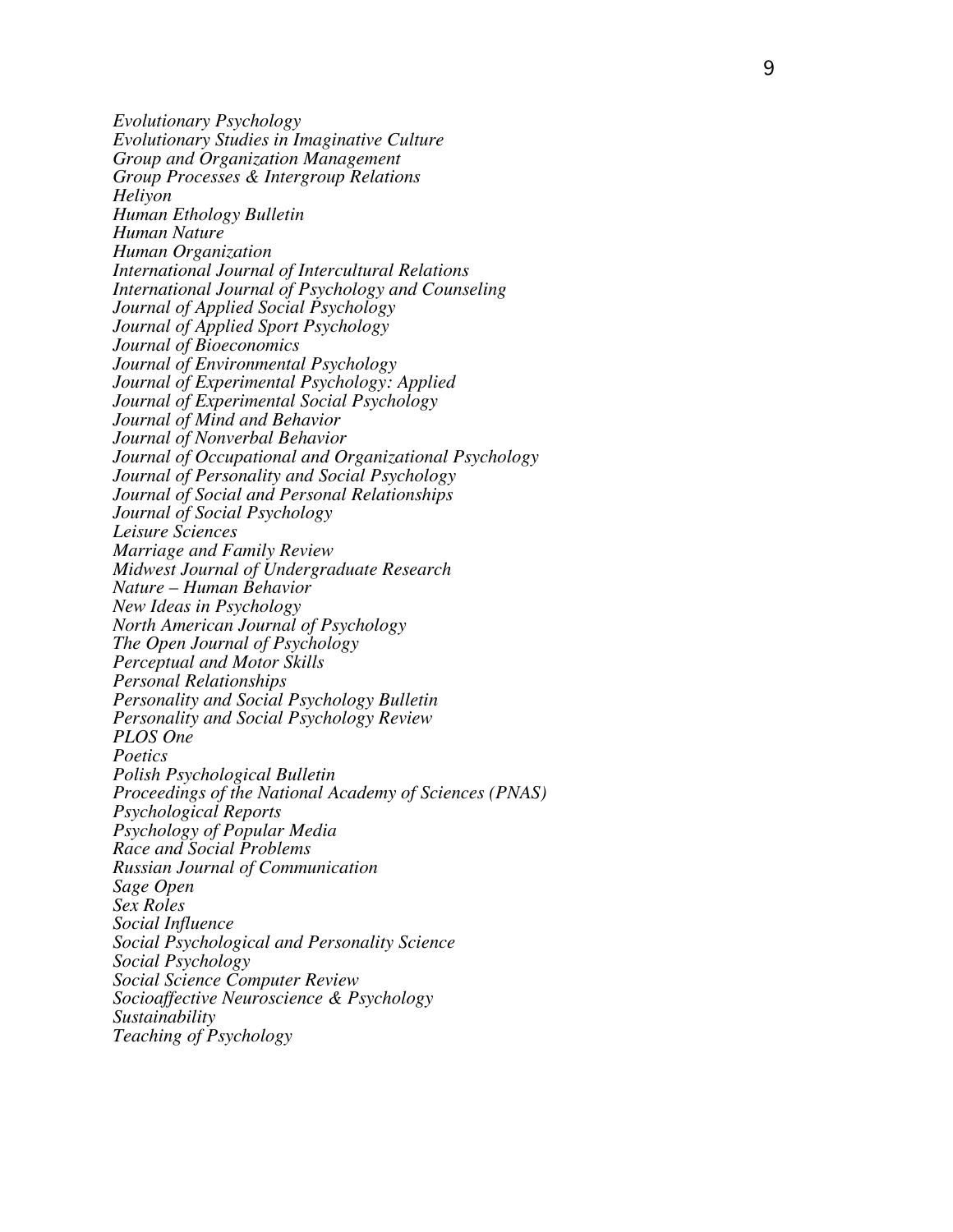# **SELECTED CONSULTING EXPERIENCE**

\*Consulting Expert – Canvas8 (2021-)

- \*Consultant to filmmakers making a horror movie (2021-present)
- \*Consultant with  $7 \text{°}$  SENSE a consumer research company (2021)
- \*I am developing a TV Show with Looking Up Productions of New York (2019 present).
- \*Expert Adviser/Consultant: KNIT: Your Virtual Meeting Place (2020 present)

\*ASK Expert – Psychwire (2020 -)

- \*Outside Expert/Advisory Board for a research project on gossip at VU University in Amsterdam, funded by the European Research Council (ERC) (2020-present)
- \*Consultant for *Hubspot* on the development of online educational resources for gun safety for homes with young children. (2015 2018)
- \*Program consultant, Danish Institute for Study Abroad (DIS), Copenhagen, Denmark  $(2009-2015)$
- \*Technical Consultant & Interviewee for PBS (Public Broadcasting) series on *Men & Guns in America* (2016)

\*Technical Consultant for Vulcan Productions on a PBS documentary about testosterone and aggression (2015-2016).

- \*Technical Consultant for the ABC News program "20/20" (2009)
- \*Teagle Foundation, Hillsborough, NC: Participated in a planning conference on strengthening the core disciplines of the liberal arts in private liberal arts colleges. (January, 2004).
- \*Janssen Law Center, Peoria, Illinois. Reviewed and analyzed medical studies relevant to worker disability cases. (2002)
- \*Safe Harbor Family Crisis Center: Oversaw survey of social service and law enforcement agencies concerning domestic violence in Knox County, Illinois. (2002)
- \*Consultant, U.S. Army Corps of Engineers & Florida Department of Community Affairs, Florida Keys Carrying Capacity Study (2000-2001)
- \*Conducted Leadership & Team Building Workshops for various community groups (1998, 2000, 2017)
- \*Workshop Facilitator at the Institute for Child & Family Development, University of the Western Cape, Bellville, South Africa: Conducted a three-day workshop on the founding of interdisciplinary graduate program in family studies. (Fall, 1996)
- \*Research Consultant, Interactive Exhibit Design, Brookfield Zoo, Chicago (1994)
- \*Vocational Testing and Counseling for displaced workers during plant closing, Outboard Marine Corporation, Galesburg (1981)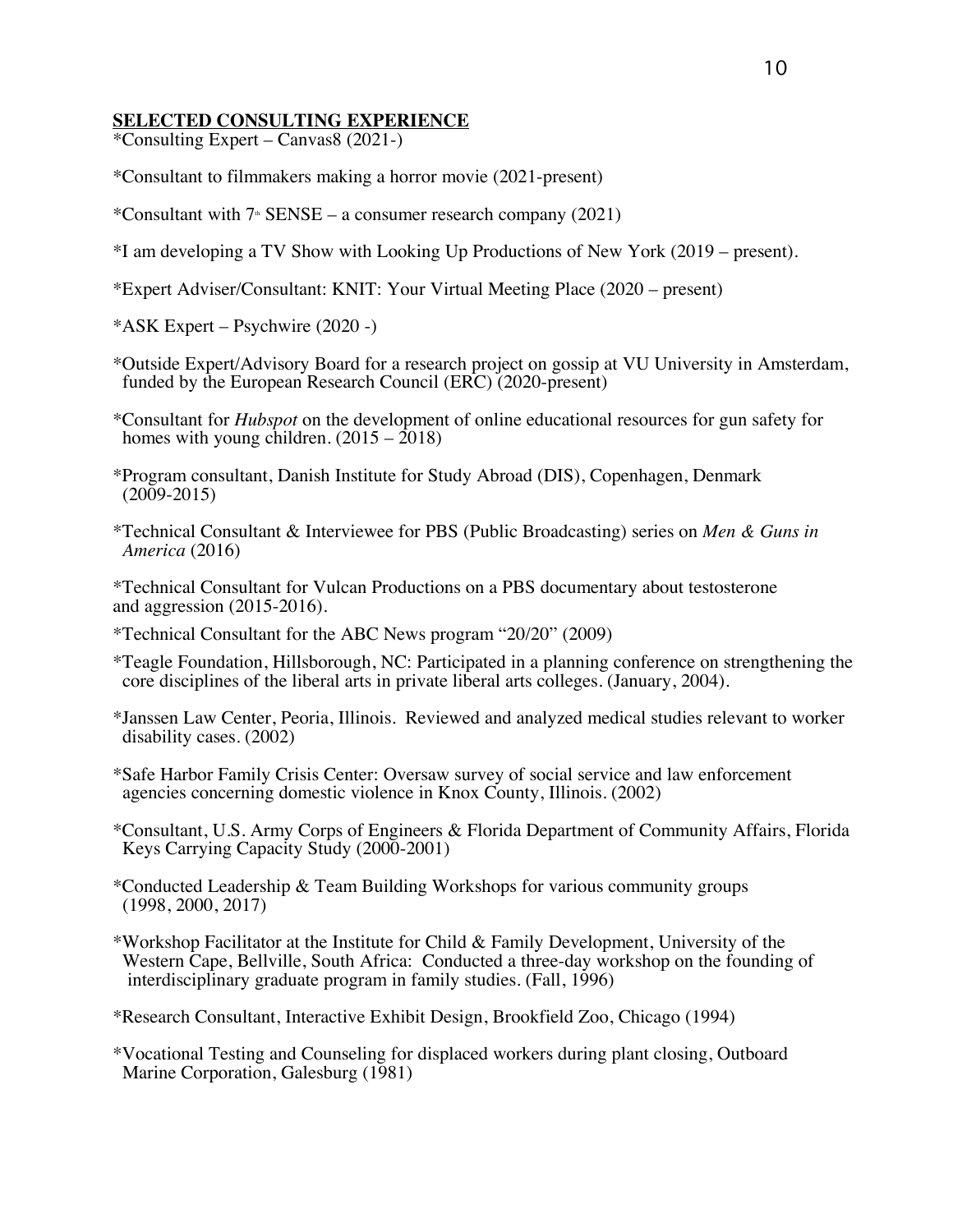# **OTHER PROFESSIONAL EXPERIENCES**

Blogger for *Psychology Today Magazine* (2015 – present)

I Attended the first ever FOSSIL (Flyover-State Scientists Integrating Evolution) Research Conference at Oklahoma State University in August, 2019.

Workshop facilitator on male competition & aggression at the C. G. Jung Institute, Santa Fe, New Mexico (September, 2016).

Visiting Scholar (for varying lengths of time) at the following Universities/Programs:

- Recreational Fear Laboratory, Aarhus University, Denmark (June, 2022)
- Departments of Organization Science and Experimental & Applied Social Psychology, Vrije University (VU), Amsterdam (Fall, 2016)
- Program in Human Evolution & Ecology, Associated Colleges of the Midwest (ACM), Tanzania (Fall, 2014)
- 
- -Department of Psychology, University of Limerick, Ireland (Fall, 2011)<br>-Departments of Anthropology & Psychology, University of Missouri at Columbia (Fall, 2011)
- 
- 

- 
- -Department of Psychology, University of Texas Austin (Fall, 2006)<br>
-Department of Psychology, University of Texas Arlington (Fall, 2006)<br>
-Department of Biology, Binghamton University (SUNY) (Fall, 2001)<br>
-Departments
- 

Invited Participant in an interdisciplinary workshop on "The Gossip and the Management of Reputation" at the Lorentz Center in Leiden, the Netherlands. The workshop was sponsored by the Netherlands Institute for Advanced Study (NIAS) (August – 2013)

Participant in an International Educators' Workshop sponsored by the Danish Institute for Study Abroad, Copenhagen & Istanbul (November, 2008 & June, 2009))

Participant, Midwest Faculty Seminar on *Natural Science and Human Values: Co-evolution or Confrontation?* At the University of Chicago (April, 2006)

Participant in an international conference/workshop on *Media and Universals 2005 – Focus on Film and Print,* Universitat Siegen, Siegen, Germany.

Participant in the Global Partner's Project Seminar on the "Environmental Crisis in Central Europe" in the Czech Republic, Hungary, & Slovakia; sponsored by the Mellon Foundation (Summer, 2003)

Participant in a CIEE International Faculty Development Seminar on "Strengthening the Peace Process in Northern Ireland" at the University of Ulster, Coleraine, Northern Ireland (Summer, 2000)

Mentor/Seminar leader, Ford Foundation Program for future college teachers (1988 - 2002)

Faculty Mentor, ACM-Mellon Minority Fellow Program (1990 – 1997)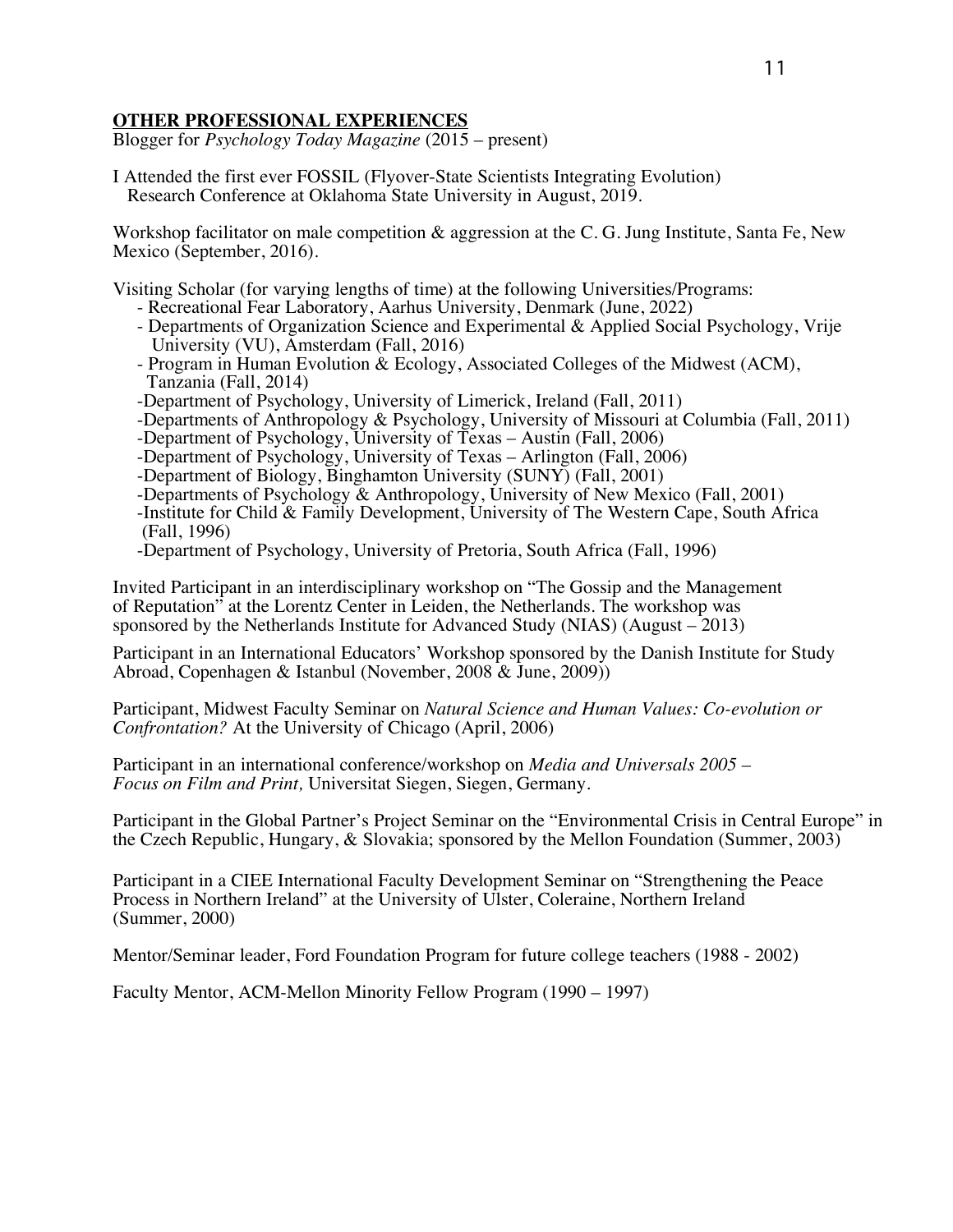# **PUBLICATIONS**

## **Books & Dissertation**

## **1981**

McAndrew, F.T. (1981). Interpersonal attraction, arousal, and nonverbal immediacy behaviors. Doctoral dissertation, University of Maine. Abstract appears in *Dissertation Abstracts International, 1982, 42,* February, 3499-3500b.

## **1987**

Thieman, T.J., McAndrew, F.T., Arnold, J.D., Rosenkoetter, J.S., Baker, L., Lombardi, B., & Zachry, W.H. (1987). *Instructor's Manual and Test File to Accompany Feldman's Understanding Psychology.* New York: McGraw-Hill.

# **1993**

McAndrew, F.T. (1993). *Environmental Psychology.* Pacific Grove, CA: Brooks/Cole. ISBN: 0534193080 (Also published in two different Chinese editions & a customized edition for use at Arizona State University)

## **2015**

McAndrew, F. T. (2015). *Environmental Psychology.* New Delhi, India: Indo-American Books. ISBN: 9382661328

# **2020**

McAndrew, F. T. (2020). *Environmental Psychology.* Taipei, Taiwan, R.O.C.: Wu-Nan Book Inc.

## **Book Reviews**

## **2006**

McAndrew, F. T. (2006). Female infidelity and paternal uncertainty: Evolutionary<br>perspectives on male anti-cuckoldry tactics. A review of a book by the same title by S. M. Platek & T. K. Shackelford (Eds.), Cambridge University Press, *The Journal of Mind and Behavior*, 27, 367-371.

## **2014**

McAndrew, F. T. (2014). On civilizing the unwashed masses. A review of Amy Alkon, *Good Manners for Nice People Who Sometimes Say F\*CK.* New York: St. Martin's Griffin. *Evolutionary Psychology, 12,* 827-828.

# **2015**

McAndrew, F. T. (2015). What men endure to be men. A review of Jonathan Gottschall,  *The Professor in the Cage: Why Men Fight, and Why We Like to Watch.* New York: Penguin Press. *Evolutionary Psychology, September,* 1-2.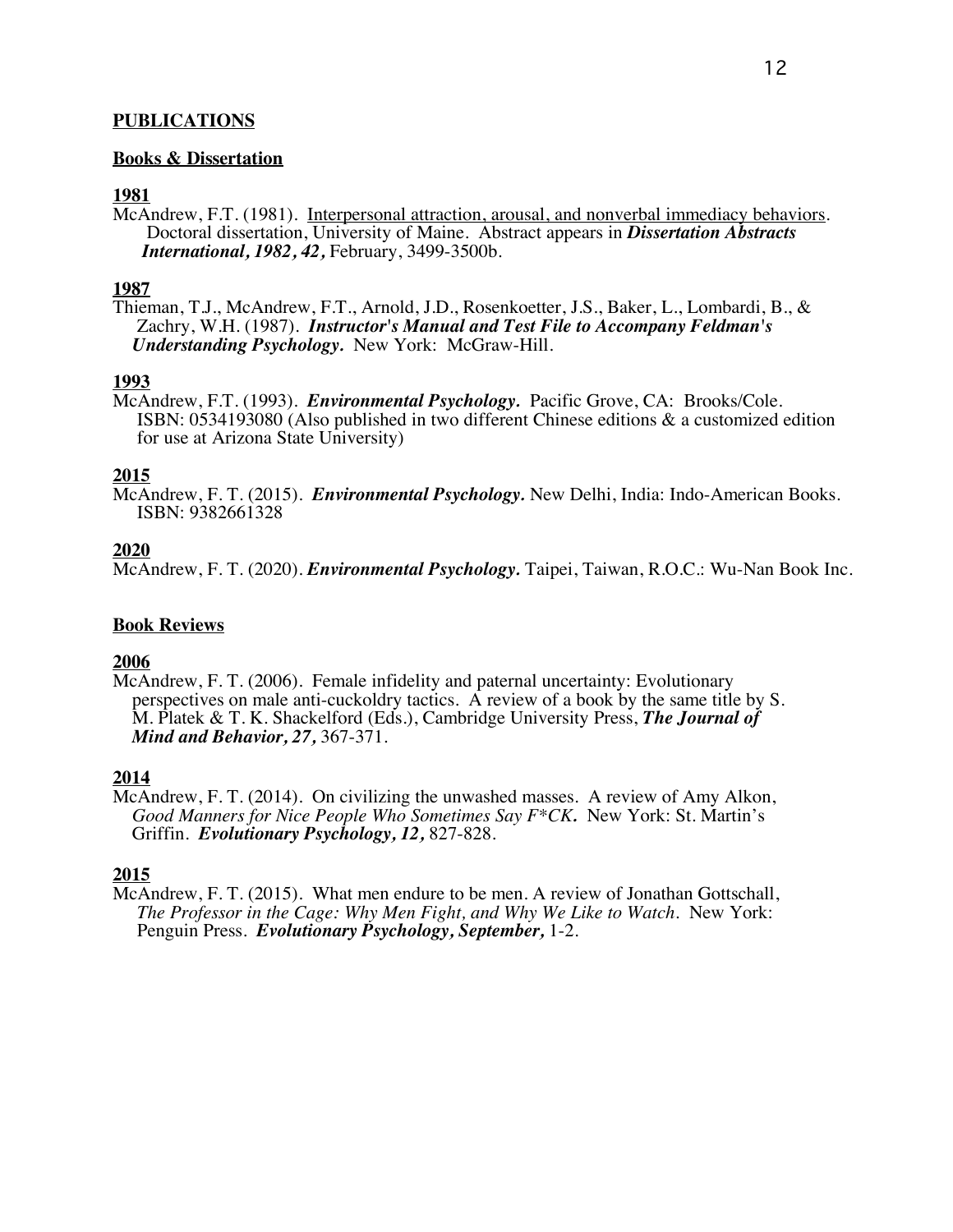## **Book Chapters and Encyclopedia Articles**

## **1990**

McAndrew, F.T. (1990). The Semantic Differential Scale of National Stereotypes. In E. Perloff (Ed.), *Health and Psychosocial Instruments (HAPI)*. Pittsburgh, PA: Behavioral Measurement Database Service.

# **1996**

McAndrew, F.T. (1996). A classroom demonstration of the primacy effect in the attribution of ability. In M.E. Ware & D.E. Johnson (Eds.), *Handbook of Demonstrations and Activities in the Teaching of Psychology.* (Volume III) Mahwah, NJ: Lawrence Erlbaum Associates.

## **2000**

McAndrew, F.T. (2000). A classroom demonstration of the primacy effect in the attribution of ability. In M.E. Ware & D.E. Johnson (Eds.), *Handbook of Demonstrations*  and Activities in the Teaching of Psychology. (Volume III), 2<sup>nd</sup> Edition, Mahwah, NJ: Lawrence Erlbaum Associates.

## **2003**

McAndrew, F. T. (2003). Evolution and the problem of altruism: Current and historical perspectives. In S. Shohov (Ed.), *Advances in Psychology Research, Volume 27* (pp. 277-288) Hauppauge, NY: Nova Science Publishers.

#### **2008**

Klinesmith, J., Kasser, T., & McAndrew, F. T. (2008). Guns, testosterone, and aggression. In W. A. Lesko (Ed.), *Readings in Social Psychology: General, Classic, and Contemporary Selections (7th Ed.)*. Boston: Allyn & Bacon.

#### **2011**

McAndrew, F. T. (2011). Can Gossip be Good? In M. Cunningham (Ed.), *The Reader's Edge: Book Two* (pp. 525-531). New York: McGraw-Hill.

## **2016**

- McAndrew, F. T. (2016). The Truth About Happiness. In L. Gaetz (Ed.), *Avenues 1 – English Skills* (2<sup> $\text{nd}$ </sup> edition), pp. 31-33. Montreal, Canada: Pearson-ERPI.
- McAndrew, F., T. (2016). Mail Order Brides. In T. Shackelford & V. Weekes-Shackelford (Eds.), *Encyclopedia of Evolutionary Psychological Science.* New York: Springer International Publishing.

#### **2017**

McAndrew, F. T. (2017). How "The Gossip" became a woman and how "Gossip" became her weapon of choice. In M. L. Fisher (Ed.), The Oxford Handbook of Women and Competition (pp. 191-205). New York: Oxford University Press.

McAndrew, F. T. (2017). Competition. In P. I. Joseph (Ed.), *Sage Encyclopedia of War: Social Science Perspectives.* (pp. 367-368). Thousand Oaks, CA: Sage Publications.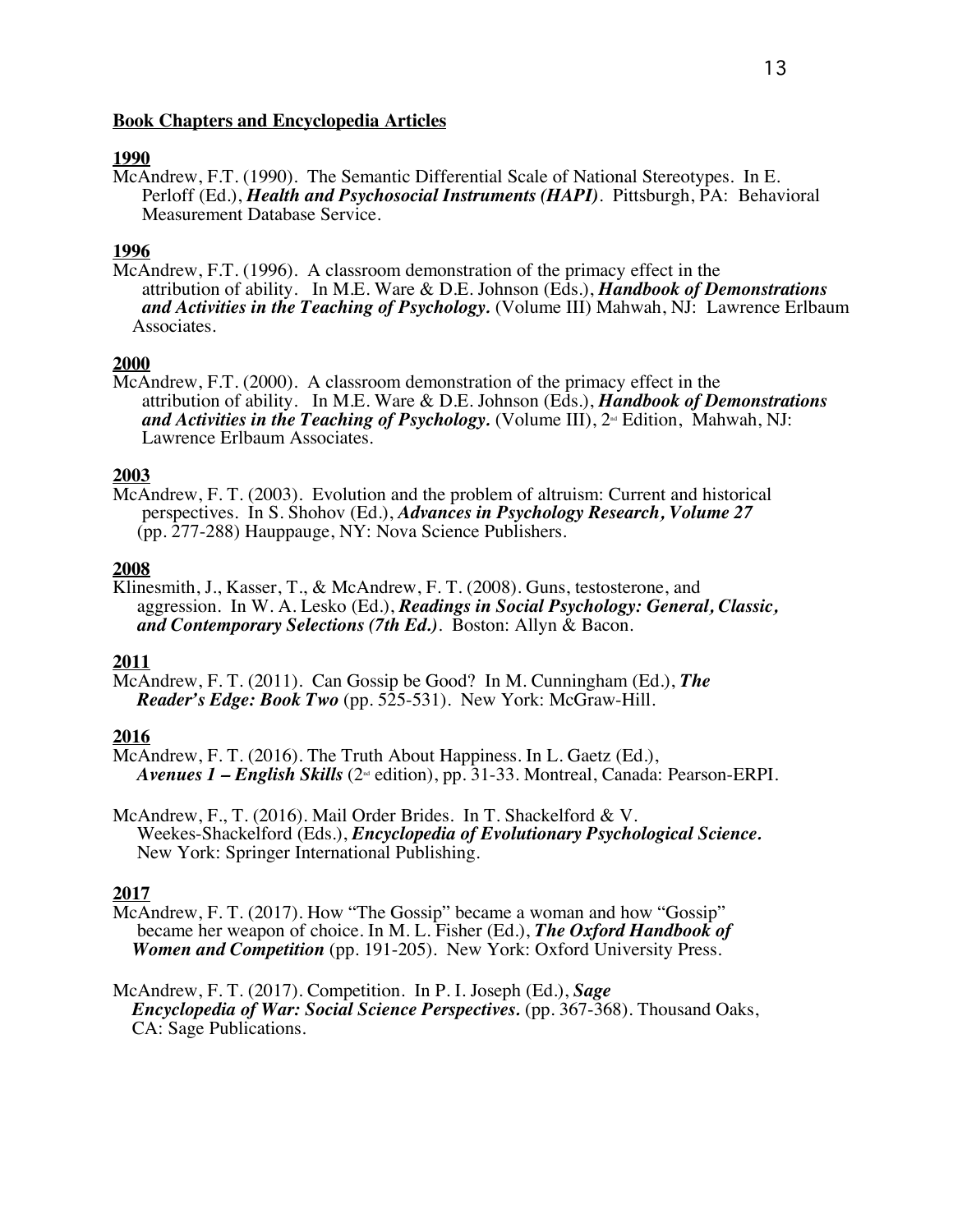## **Book Chapters and Encyclopedia Articles (continued)**

# **2018**

McAndrew, F., T. (2018). War. In T. Shackelford & V.Weekes-Shackelford (Eds.), *Encyclopedia of Evolutionary Psychological Science.* New York: Springer International Publishing.

# **2019**

McAndrew, F.T. (2019). Gossip as a Social Skill. In F. Giardini & R. Wittek (Eds.), *Oxford Handbook of Gossip and Reputation*, pp. 173-192. New York: Oxford University Press.

# **2021**

McAndrew, F. T. (2021). Workplace Gossip. In R. Griffin (Ed.), *Oxford Bibliographies in Management,* New York: Oxford University Press.

McAndrew, F., T. (2021). Costly Signaling Theory. In T. Shackelford & V. Weekes-Shackelford (Eds.), *Encyclopedia of Evolutionary Psychological Science* (pp. 1525-1532.) New York: Springer International Publishing.

McAndrew, F., T. (2021). Heroic rescue in humans. In T. Shackelford & V.<br>Weekes-Shackelford (Eds.), *Encyclopedia of Evolutionary Psychological Science*, pp. 3677-3683. New York: Springer International Publishing.

McAndrew, F. T. (2021). Why Caring About Celebrities Can Be Good for You. In L. Idzikowski (Ed.), *Introducing Issues with Opposing Viewpoints: Celebrity Culture.*  Plymouth, MA: Greenhaven Publishing.

# **2022**

McAndrew, F.T. (IN PRESS). The psychology, geography, and architecture of horror. In G. Yeşildağ (Ed.), *Architecture and Fear.* Istanbul: Ondokuzonbir Press.

# **2023**

McAndrew, F.T. (IN PRESS). You can't be happy all the time, but don't stop trying..<br>In L. Gaetz & D. Pelaez Gaetz (Eds.), *Avenues 1 (3<sup>rd</sup> Ed.*). Montreal: Pearson ERPI.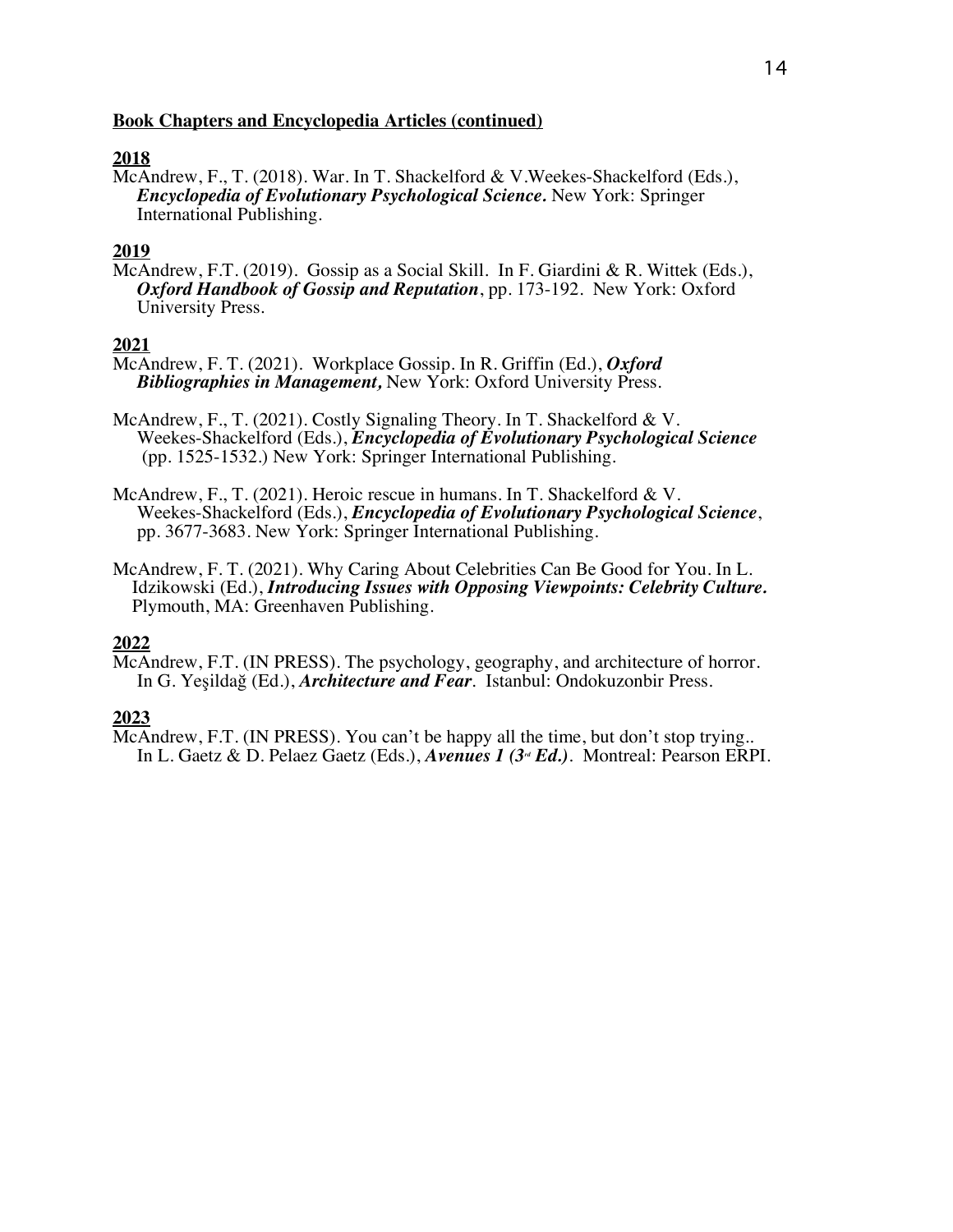## **Peer Reviewed Journal Articles**

# **1978**

- McAndrew, F.T., Ryckman, R.M., Horr, W., & Solomon, R. (1978). The effects of invader placement of spatial markers on territorial behavior in a college population. *Journal of Social Psychology, 104*, 149-150.
- McAndrew, F.T. (1978). Memory disruption in mice following immersion in cold water. *Journal of General Psychology, 99,* 151-152.

# **1979**

Hodosh, R.J., Ringo, J., & McAndrew, F.T. (1979). Density and lek displays in Drosophila Grimshawi. *Ethology: International Journal of Behavioural Biology, 49,* 164-172. (Formerly *Zeitschrift fur Tierpsychologie*)

# **1981**

McAndrew, F.T. (1981). Pattern of performance and attributions of ability and gender. *Personality and Social Psychology Bulletin, 7,* 583-587.

## **1984**

- Nichols, K.R., and McAndrew, F.T. (1984). Stereotyping and autostereotyping in Spanish, Malaysian, and American college students. *Journal of Social Psychology, 124,* 179-189.
- McAndrew, F.T., Gold, J.A., Lenney, E., & Ryckman, R.M. (1984). Explorations in immediacy: The nonverbal system and its relationship to affective and situational factors. *Journal of Nonverbal Behavior, 8,* 210-228.

## **1985**

- McAndrew, F.T. (1985). A classroom demonstration of the primacy effect in the attribution of ability. *Teaching of Psychology, 12,* 209-211.
- O'Connell, B.J., Harper, R.S., & McAndrew, F.T. (1985). Grip strength as a function of exposure to red or green visual stimulation. *Perceptual and Motor Skills, 61,*1157-1158.
- Bardack, N.R., and McAndrew, F.T. (1985). The influence of physical attractiveness and manner of dress on success in a simulated personnel decision. *Journal of Social Psychology, 125,* 777- 778.

## **1986**

- McAndrew, F.T., and Warner, J.E. (1986). Arousal seeking and the maintenance of mutual gaze in same and mixed-sex dyads. *Journal of Nonverbal Behavior, 10,* 168-172.
- Harris, P.B., and McAndrew, F.T. (1986). Territoriality and compliance: The influence of gender and location on willingness to sign petitions. *Journal of Social Psychology, 126,* 657-662.
- McAndrew, F.T. (1986). A cross-cultural study of recognition thresholds for facial expressions of emotion. *Journal of Cross-Cultural Psychology, 17,* 211-224.

## **1987**

McAndrew, F.T. (1987). Decoding visual dominance among Pakistani college students. *Journal of Social Psychology, 127,* 317-320.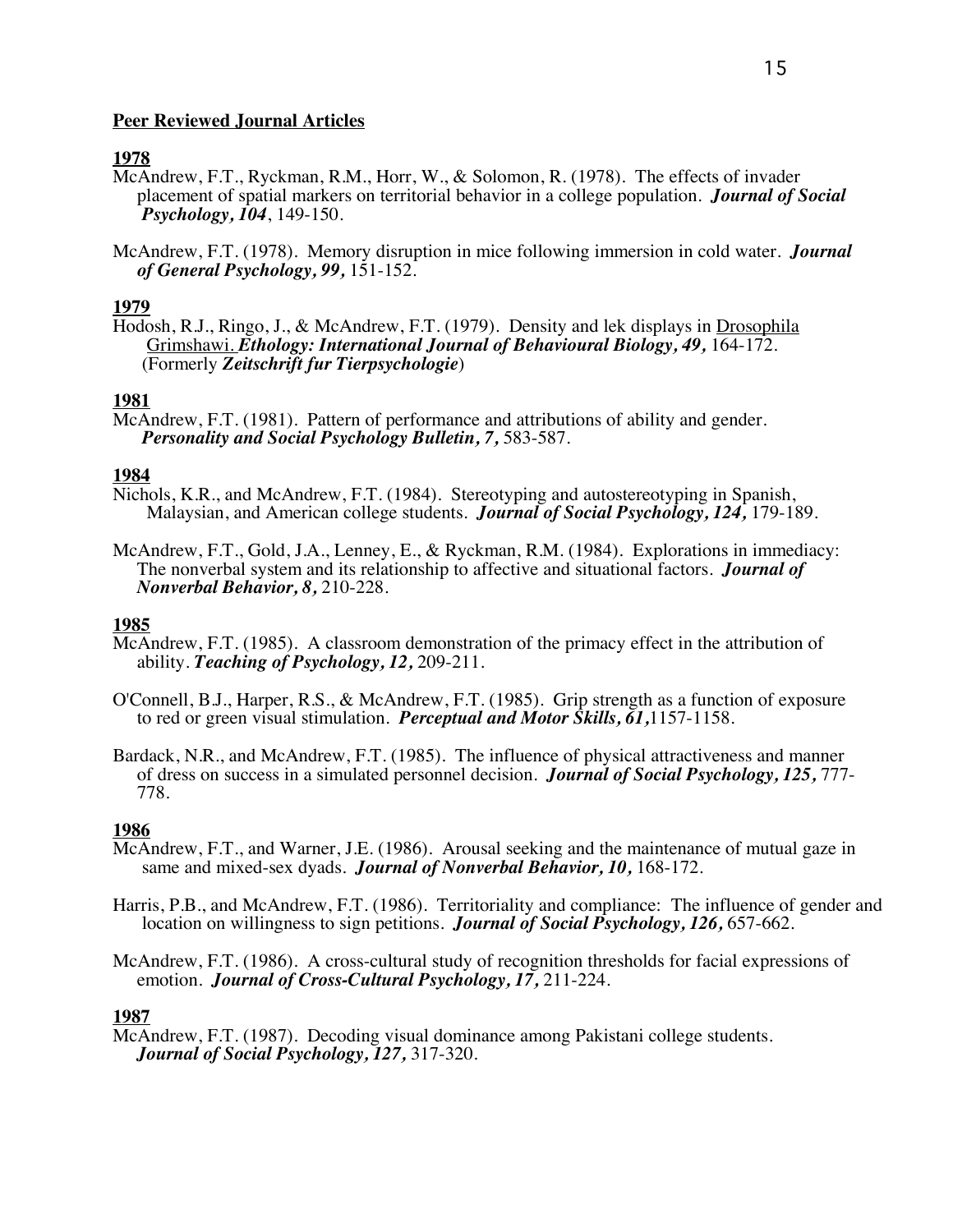# **1989**

Hoots, M.A., McAndrew, F.T., & Francois, G.R. (1989). Decoding of gestures in kindergarten, first, and third grade children. *Journal of Genetic Psychology, 150*, 117-118.

# **1990**

McAndrew, F.T. (1990). Auto- and Heterostereotyping in Pakistani, French, and American college students. *Journal of Social Psychology, 130,* 341-351.

# **1991**

Johnson, J.L., McAndrew, F.T., & Harris, P.B. (1991). Sociobiology and the naming of adopted And natural children. *Evolution and Human Behavior, 12,* 365-375. (Formerly *Ethology and Sociobiology)*

# **1993**

- Goodman, G.H., and McAndrew, F.T. (1993). Domes and Astroturf: A note on the relationship between the physical environment and the performance of major league baseball players. *Environment and Behavior, 25,* 121-125*.*
- McAndrew, F.T. (1993). The home advantage in individual sports. *Journal of Social Psychology, 133,* 401-403.

# **1995**

- McAndrew, F.T., and Akande, A. (1995). African Perceptions of Americans of African and European Descent. *Journal of Social Psychology, 135,* 649-655.
- McAndrew, F.T. (1995). What is "Environmental Psychology", and what can it offer to students concerned about environmental issues? *Council on Undergraduate Research Quarterly, 16,* 89-92.

# **1998**

- McAndrew, F.T. (1998). The Measurement of "Rootedness" and the Prediction of Attachment to Hometowns in College Students. *The Journal of Environmental Psychology, 18,* 409-417.
- McAndrew, F.T., Akande, A., Turner, S., & Sharma, Y. (1998). A cross-cultural ranking of stressful life events in Germany, India, South Africa, & the United States. *Journal of Cross- Cultural Psychology, 29,* 717-727.
- Soliman, D.R. & McAndrew, F.T. (1998). Self-Concept in Arabs and Arab-Americans. *Psi Chi Journal of Psychological Research, 3,* 124-126.

- McKinney, B.A., & McAndrew, F.T. (2000). Sexuality, gender, and sport: Does playing have a price? *Psi Chi Journal of Psychological Research, 5*, 152-158*.*
- McAndrew, F.T., Akande, A., Bridgstock, R., Mealey, L., Gordon, S., Scheib, J., Akande- Adetoun, B.E., Odeale, F., Morakinyo, A., Nyahete, P., & Mubvakure, G. (2000). A Multicultural Study of Stereotyping in English-Speaking Countries. *Journal of Social Psychology, 140*, 487-502.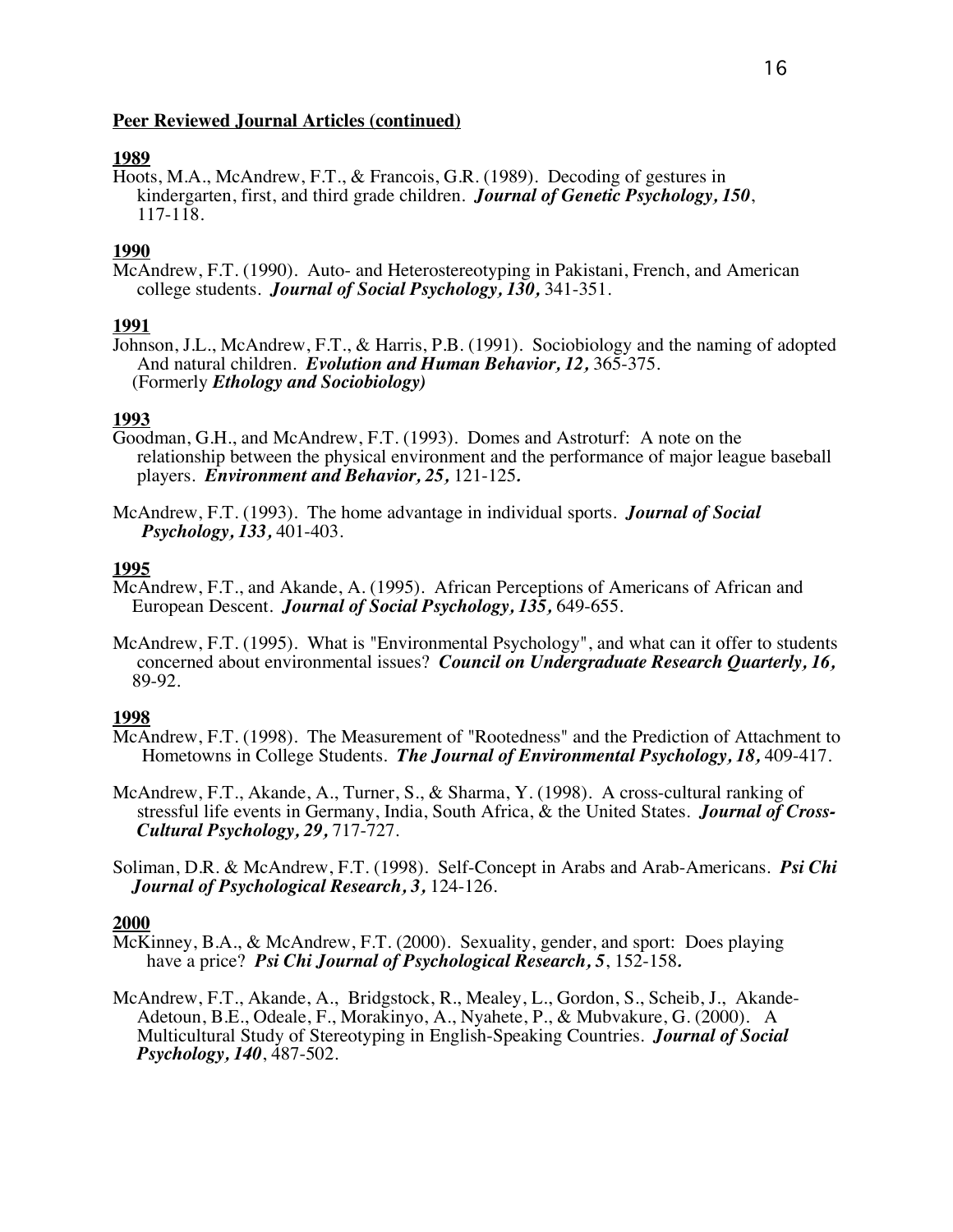## **2001**

Brackney, M., & McAndrew, F.T. (2001). Ecological world views and receptivity to different types of arguments for preserving endangered species. *Journal of Environmental Education, 33,* 17-20.

#### **2002**

- McAndrew, F. T. (2002). New evolutionary perspectives on altruism: Multilevel selection and costly signaling theories. *Current Directions in Psychological Science, 11,* 79-82*.*
- McAndrew, F.T., King, J.C., & Honoroff, L.R. (2002). A Sociobiological Analysis of Namesaking Patterns in 322 American Families. *Journal of Applied Social Psychology, 32,* 851-864.
- McAndrew, F.T., & Milenkovic, M.A. (2002) Of tabloids and family secrets: The evolutionary psychology of gossip. *Journal of Applied Social Psychology, 32,* 1064-1082.

#### **2004**

Carlson, E. A., & McAndrew, F. T. (2004). Body shape ideals and perceptions of body shape in Spanish and American college students. *Perceptual and Motor Skills, 99,* 1071-1074*.*

#### **2006**

- Minervini, B. P., & McAndrew, F. T. (2006). The mating strategies and mate preferences of mail order brides. *Cross-Cultural Research, 40,* 111-129.
- Klinesmith, J., Kasser, T., & McAndrew, F. T. (2006). Guns, testosterone, and aggression: An experimental test of a mediational model. *Psychological Science, 17,* 568-571.
- Rybak, A., & McAndrew, F. T. (2006). How do we decide who our friends are? Defining levels of friendship in Poland and the United States. *Journal of Social Psychology. 146,* 147- 163.
- Turner, S. L., & McAndrew, F. T. (2006). A Laboratory Simulation of Parental Investment Decisions: The Role of Future Reproductive Opportunity and Offspring Quality in Determining Levels of Parental Investment. *Evolutionary Psychology, 4,* 197-207.

- McAndrew, F. T., Bell, E. K., & Garcia, C. M. (2007). Who do we tell, and whom do we tell *on*? Gossip as a strategy for status enhancement. *Journal of Applied Social Psychology, 37,* 1562-1577.
- McAndrew, F. T., & Garrison, A. J. (2007). Beliefs about gender differences in methods and causes for suicide. *Archives of Suicide Research, 11,* 271-279.
- De Backer, C., Nelissen, M., Vyncke, P., Braeckman, J., & McAndrew, F. T. (2007). Celebrities: From teachers to friends. A test of two hypotheses on the adaptiveness of celebrity gossip. *Human Nature, 18,* 334-354.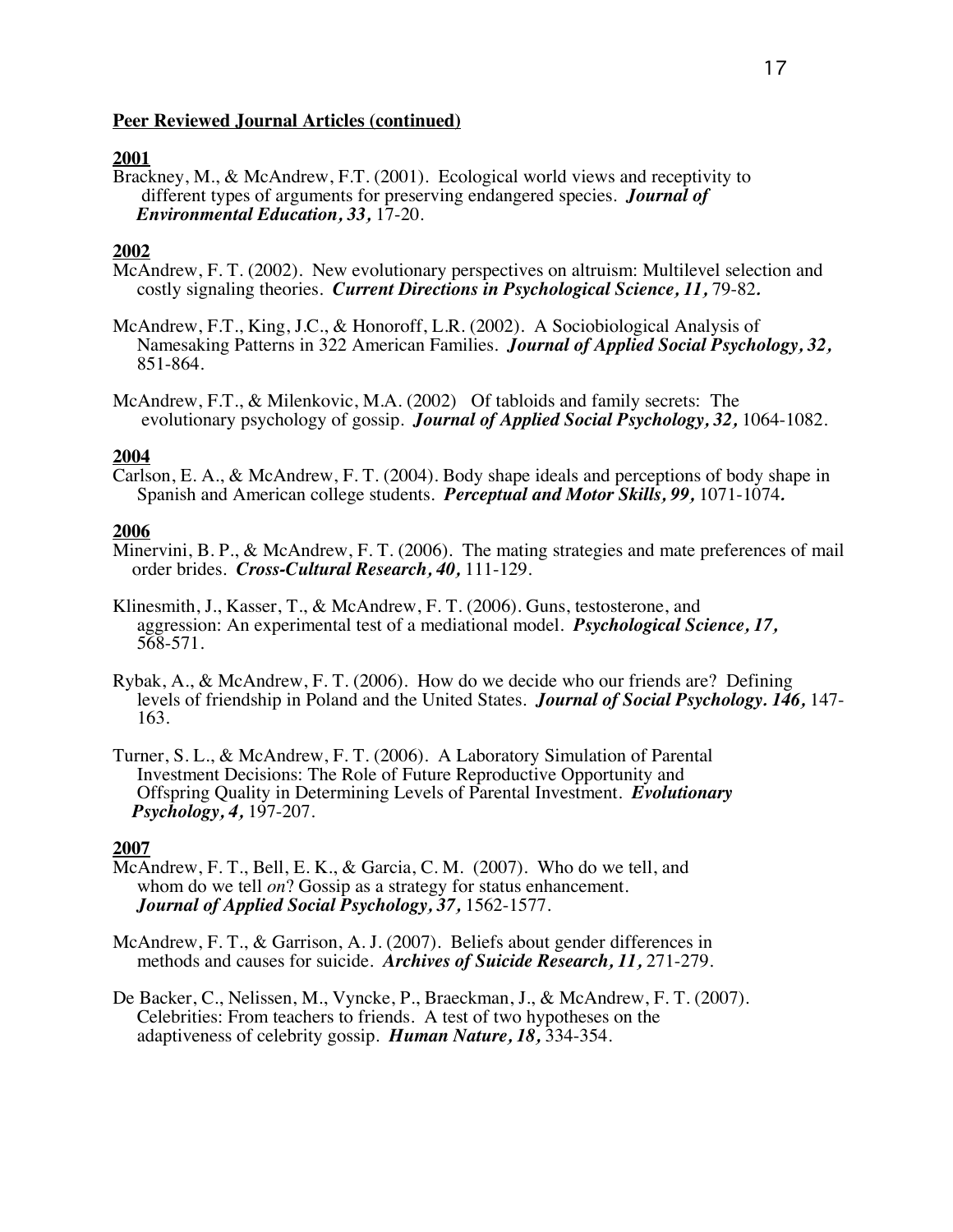# **2009**

McAndrew, F. T. (2009). The interacting roles of testosterone and challenges to status in human male aggression. *Aggression and Violent Behavior, 14,* 330-335.

# **2010**

Stringfellow, E. L., & McAndrew, F. T. (2010). Parents' Divorce is More Strongly Related to the Self-Perceived Promiscuity and Drinking Behavior of Male than of Female College Students. *Journal of College Student Development, 51,* 599- 600.

# **2011**

- McAndrew, F. T., & De Jonge, C. R. (2011). Electronic person perception: What do we infer about people from the style of their e-mail messages? *Social Psychological and Personality Science, 2,* 403-407.
- Mast, J. F., & McAndrew, F. T. (2011). Violent lyrics in heavy metal music can increase aggression in males. *North American Journal of Psychology, 13,* 63-64.

# **2012**

McAndrew, F. T., & Perilloux, C. (2012). Is self-sacrificial competitive altruism primarily a male activity? *Evolutionary Psychology, 10,* 50-65.

McAndrew, F. T., & Perilloux, C. (2012). The Selfish Hero: A study of the individual benefits of self-sacrificial prosocial behavior. *Psychological Reports, 111,* 27-43.

McAndrew, F. T. and Jeong, H. S. (2012). Who does what on Facebook? Age, Sex, and Relationship Status as Predictors of Facebook Use. *Computers in Human Behavior, 28,* 2359-2365.

## **2013**

McAndrew, F. T. & Shah, S. (2013). Sex differences in jealousy over Facebook activity. *Computers in Human Behavior, 29,* 2603-2606.

# **2014**

McAndrew, F. T. (2014). The "Sword of a Woman:" Gossip and female aggression. *Aggression and Violent Behavior, 19,* 196-199.

## **2016**

- Knutson, J. A., & McAndrew, F. T. (2016). The Experience of Competition in Same-<br>versus Mixed-Sex Team Sports. *Women in Sport and Physical Activity Journal, 24,*<br>7-13.
- De Backer, C. J. S., Larson, C., Fisher, M. L., McAndrew, F. T., & Rudnicki, K. (2016). When strangers start to gossip: Investigating the effects of gossip on cooperation in a prisoner's dilemma game. *Evolutionary Psychological Science, 2,* 266-277.

McAndrew, F. T., & Koehnke, S. S. (2016). On the Nature of Creepiness. *New Ideas in Psychology, 43,* 10-15.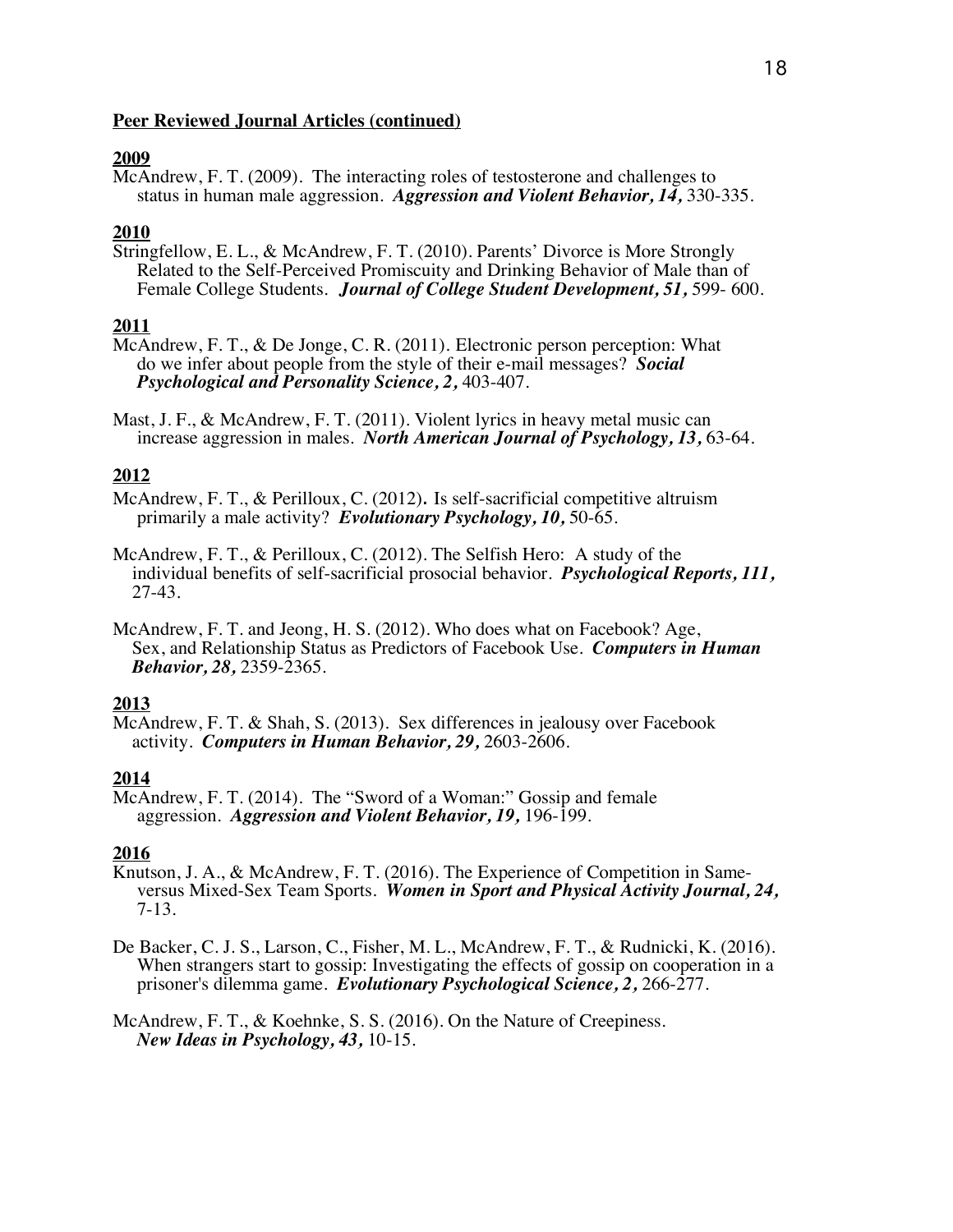# **2019**

- Bird, A. E., & McAndrew, F. T. (2019). Does namesaking a child influence attachment style? *North American Journal of Psychology, 21,* 39-44.
- McAndrew, F. T. (2019, October 29). How stories about haunted houses become self perpetuating. *Evolutionary Studies in Imaginative Culture (Blog)*, Boston: Academic Studies Press.

## **2020**

McAndrew, F. T. (2020). The psychology, geography and architecture of horror: How places creep us out. *Evolutionary Studies in Imaginative Culture, 4* **(2)***,* 47-61.

- McAndrew, F. T. (IN PRESS). The namesaking of children as a strategy for managing kin relations and bonding fathers to their children. *Evolutionary Behavioral Sciences,*
- McAndrew, F. T., Doriscar, J. E., Schmidt, N. T., & Niebauer, C. (IN REVIEW).<br>Explorations in creepiness: Tolerance for ambiguity and susceptibility to "not just<br>right experiences" predict the ease of getting "creeped out.
- McAndrew, F. T., & Sbai, Z. (IN REVIEW). Perceptions of the personalities of namesake children as a function of their gender and birth order. *Journal of Research in Personality,*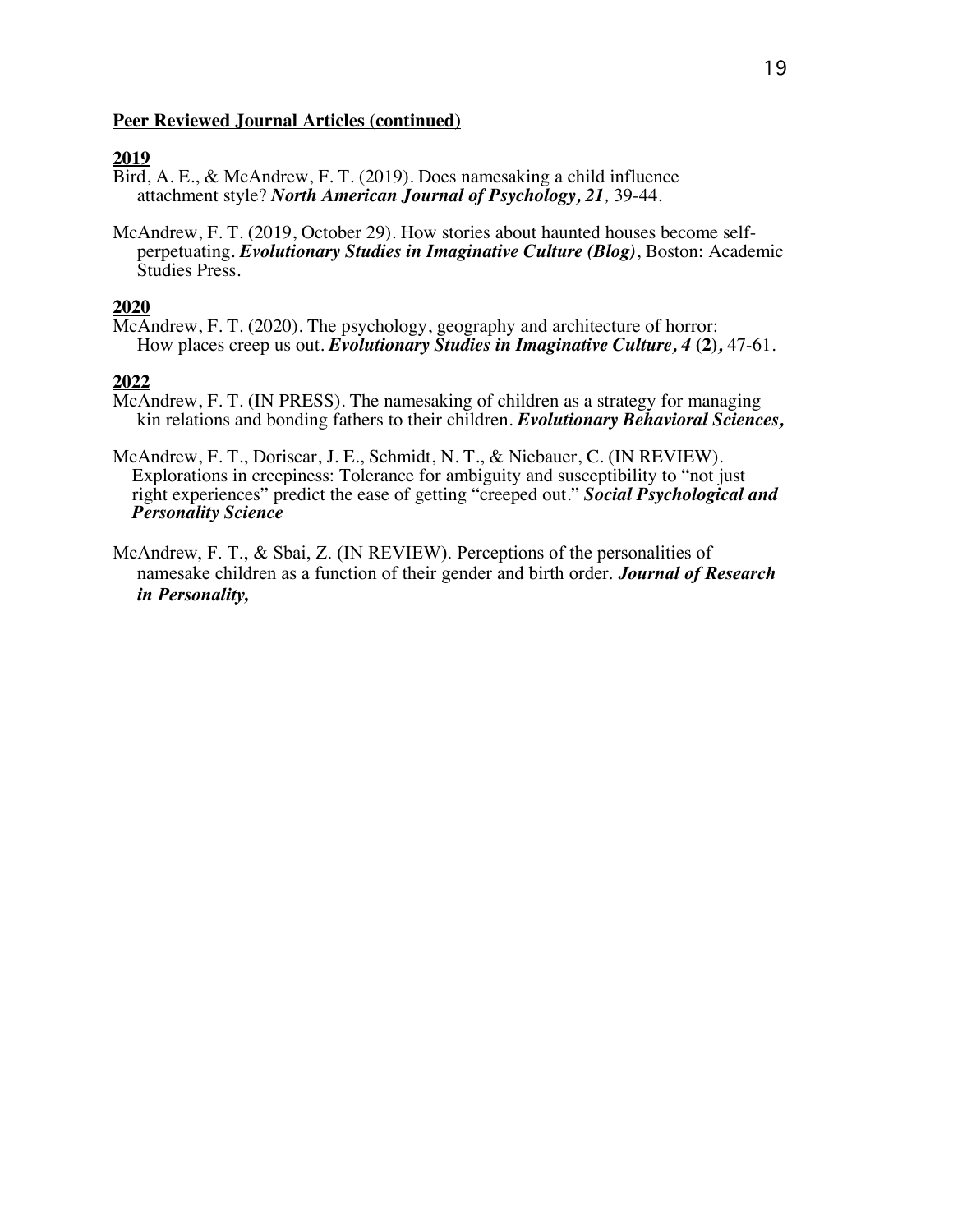## **Magazine and Internet Articles (Not Peer Reviewed)**

## **1984**

McAndrew, F.T. (1984). Comparative psychology, ethology, and external validity: Does it always matter if the snark is a boojum? *Comparative Psychology Newsletter, 4,* 1-4.

## **2008**

McAndrew, F. T. (2008). The psychology of gossip. *Psychology Teacher Network, 17,* 5-7.

- McAndrew, F. T. (2008). Can gossip be good? *Scientific American Mind Magazine, October/November,* 26-33. (Cover Story)
- McAndrew, F. T. (2008). Love Gossip? Don't worry. It's only human nature. *Knox Magazine, 92 (Spring)*, 14-15.

## **2015**

- McAndrew, F. T. (2015, December 4). If you give a man a gun: The evolutionary<br>psychology of mass shootings. [Published by invitation; This appeared in more than a<br>dozen news outlets, including *The Huffington Post, Newswee*
- McAndrew, F. T. (2015, October 29). Evolutionary psychology explains why haunted houses creep us out. [Published by invitation; This appeared in more than two dozen different outlets, including *Time, Newsweek, The Conversation, Quartz.com, Livescience, GOOD Magazine, & Business Insider]*

- McAndrew, F. T. (2016, January 20). Gossip is a social skill *not* a character flaw. (Published by Invitation; appeared in several news outlets including *The Conversation, Time, Quartz, Business Insider, & The New Republic*).
- McAndrew, F. T. (2016, May). The surprising factor that can predict your life span. Appeared in *Psychology Today Magazine* & *YourTango Magazine*.
- McAndrew, F. T. (2016, June 1-6). Why High School Stays With Us Forever. (Published by Invitation; appeared in several news outlets under different titles, including *The Washington Post, Business Insider, Salon, The Conversation, Quartz, The Academic Minute, & The Guardian*.
- McAndrew, F. T. (2016, June 6). How can we better understand "the Office Creep?" *HRZone,* Siftmedia, U.K.
- McAndrew, F. T. (2016, June 10). Gossip in your office probably does more good than harm. *HRZone,* Siftmedia, U.K.
- McAndrew, F. T. (2016, August 11). Why you shouldn't want to always be happy. (Published by Invitation; appeared in many news outlets including *CNN, The Conversation, Time, RawStory, Salon, IFLScience, The Guardian, Le Point, Slate, Quartz, Sydney Morning Herald, Medical daily, Oest-France, & Business Insider*).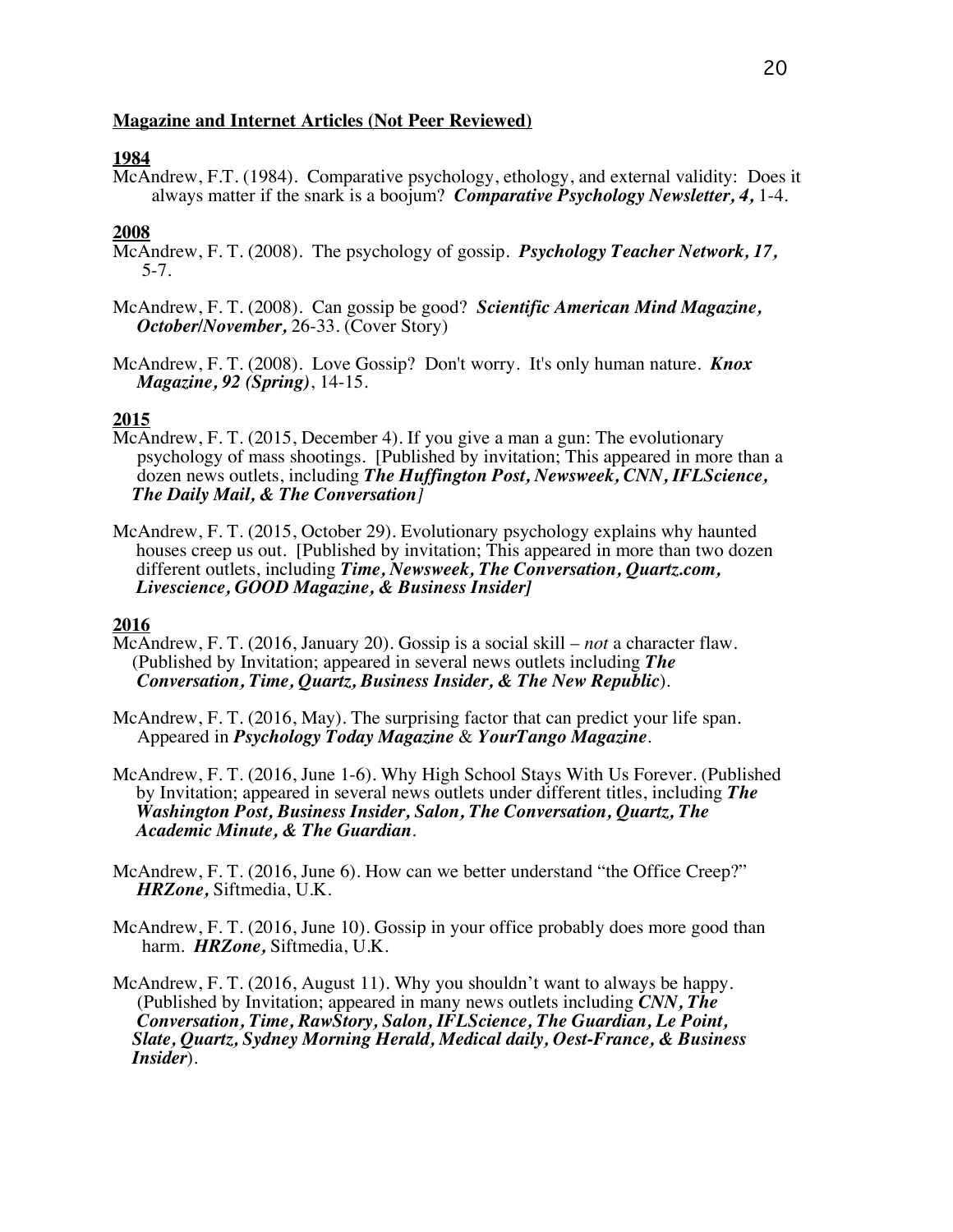## **Magazine and Internet Articles (Not Peer Reviewed)(continued)**

- McAndrew, F. T. (2016, September 29). The Psychology Behind Why Clowns Creep Us Out. (Published by Invitation; appeared in many news outlets under different titles, including *The Daily Beast, The Conversation, Time, RawStory, The New Republic, PBS NewsHour, CNN, The Daily Mail, Scientific American, Quartz, Business Insider, Salon, IFL Science, Bangor Daily News, Pittsburgh Post-Gazette, & The Washington Post.*)
- McAndrew, F. T. (2016, November 10). The Perils of a Life in Isolation. (Published by Invitation; appeared in several news outlets under different titles, including *The Conversation, The Associated Press, PsyPost, Inner Self, Intellectual Takeout, & Psychology Today)*

# **2017**

- McAndrew, F. T. (2017, January/March). Getting over Rover: Why our grief over a dog<br>is so intense. Appeared in *Psychology Today Magazine*, The Conversation, IFL Science, Houston Chronicle, San Antonio Express-News, Associated Press,<br>Australian Broadcasting Corporation, Quartz, The Observer, Business Insider, &<br>YourTango Magazine.
- McAndrew, F. T. (2017, April/May). For restaurants looking to boost profits, it's often about everything but the food. Published by invitation; appeared in many places about everything the fooderstation, *Hospitality Magazine*, *Psychology* under different titles, including *The Conversation, Hospitality Magazine, Psychology Today, Associated Press, & The New Influencer.*
- McAndrew, F. T. (2017, October 25). How the God You Worship Influences the Ghosts You See. *The Conversation, The Raw Story, Associated Press, Chicago Tribune, Los Angeles Times, Houston Chronicle, Quartz San Francisco Chronicle.*
- McAndrew, F. T. (2017, November/December). Beauty Cues: Four traits men unknowingly seek in women. *Psychology Today Magazine, Vol. 50, #6,* pp. 42-43.
- McAndrew, F. T. (2017, December 13). Why there's no place like home for the holidays. *The Conversation, The Chicago Tribune, LiveScience, Psychology Today, The Daily Mail, Univision, Patch.com, The Week.*

# **2018**

McAndrew, F. T. (2018, August 3). Why 'Nigerian Prince' scams continue to dupe us.  *The Conversation, Inverse, San Francisco Chronicle, Houston Chronicle, Salon, News Channel Asia, & others.*

- McAndrew, F. T. (2019, May 23). Could a lack of humility be at the root of what ails America? *Newsweek, Salon, The Conversation, Government Executive, Alternet,* and more than three dozen other media outlets.
- McAndrew, F. T. (2019, August 21). Politicians don't seem to laugh at themselves as much anymore. Appeared in *The Conversation, Intellectual Takeout, Wall Street Window,* and more than two dozen other news outlets.
- McAndrew, F. T. (2019, September 5 & 9). How the God you worship influences the ghosts you see. *Business Mirror* & *The Conversation* (In Indonesian).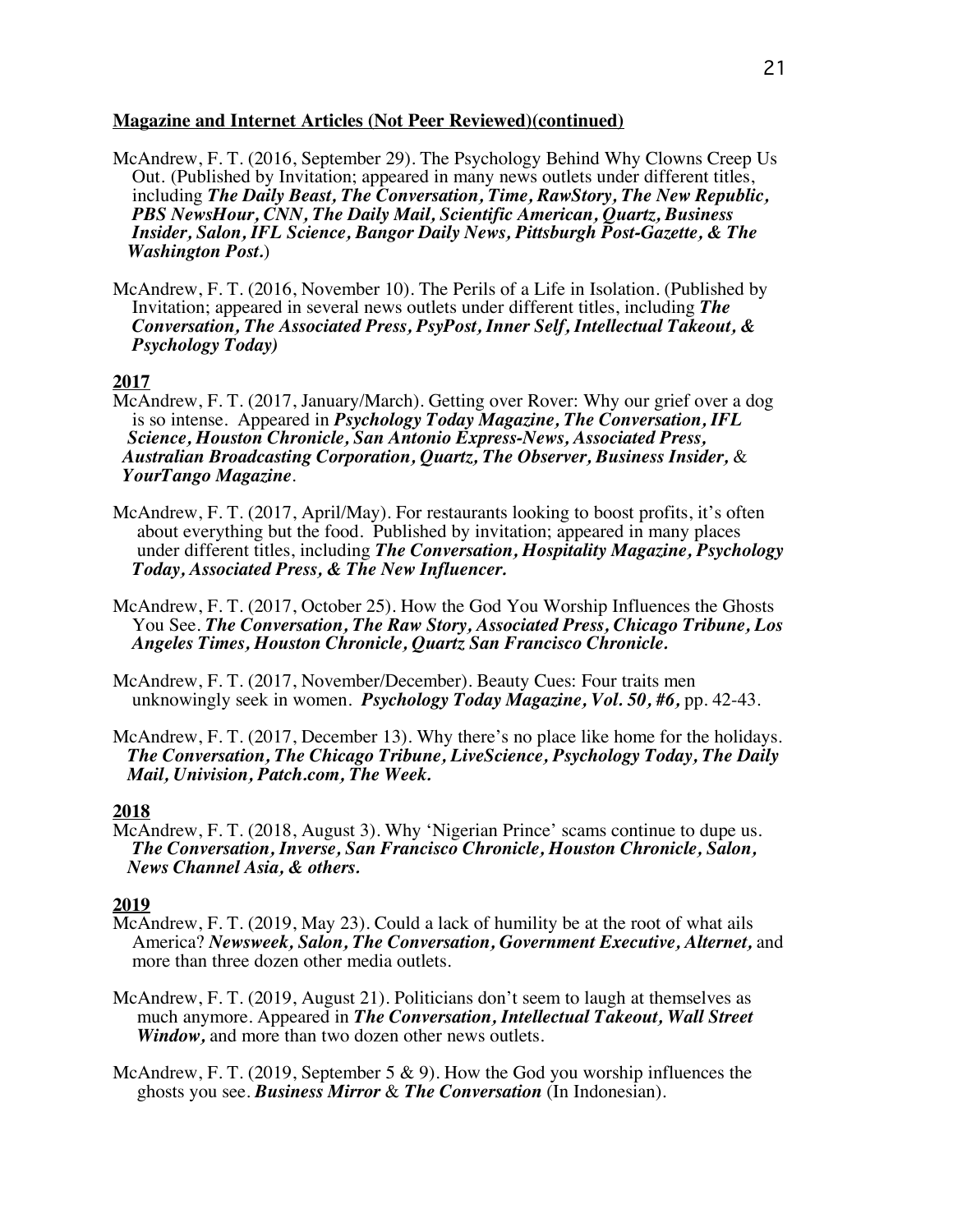#### **Magazine and Internet Articles (Not Peer Reviewed)(continued)**

- McAndrew, F. T. (2019, September 4). The psychology behind why clowns creep you out. *CNN, Quartz, Popular Science, The Wire, Inverse,* & several dozen other publications.
- McAndrew, F. T. (2019, September/October). The Best days of Our Lives? An essay about high school included in the program for *Groan Ups*, which ran in London's Vaudeville Theatre – opened on September 20, 2019.
- McAndrew, F. T. (2019, September 12). Gossip much? Don't worry, you shouldn't be ashamed of it. *The Independent* (online).
- McAndrew, F. T. (2019, September 26). Curious Kids: Why do old people hate new music? *The Conversation, The Chicago Tribune, San Francisco Chronicle, Baltimore Sun, Quartz, & several dozen other media outlets.*

McAndrew, F. T. (2019, October 21). Houses of Horror. *Aeon Magazine.*

McAndrew, F. T. (2019, October 28). Why we love big, blood-curdling screams. *The Conversation, Time Magazine, Discover Magazine, Big Think,* **& Multiple other media outlets.**

- McAndrew, F. T. (2020, January/February). Why old people hate new music. *Next Truth: Young People Science,* Volume 1, Issue 1, pp. 29-30.
- McAndrew, F. T. (2020, February). How stories about haunted houses become self perpetuating, *Next Truth Magazine,* pp. 39-40.
- McAndrew, F. T. (2020, March/April). Why we love blood-curdling screams. *Next Truth Magazine,* pp. 40-41.
- McAndrew, F. T. (2020, May 5). Why do old people hate new music? *Purple Sneakers.*
- McAndrew, F. T. (2020, May 6). Why losing a dog can be harder than losing a relative or friend. *Considerable.*
- McAndrew, F. T. (2020, May 20). The psychology behind why clowns creep us out. *Art in Real Life.*
- McAndrew, F. T. (2020, June 3). Reading faces: Why we sometimes get it wrong. *Art in Real Life.*
- McAndrew, F. T. (2020, August 1). How the God you worship influences the ghosts you see. *Next Truth Magazine, 2,* pp. 23-24.
- McAndrew, F. T. (2020, September/October). Getting over Rover: Why losing a dog can be devastating. *Next Truth: Young People Science,* pp. 36-37.
- McAndrew, F. T. (2020, September 18). Is your personality stressing you out? *The Minds Journal.*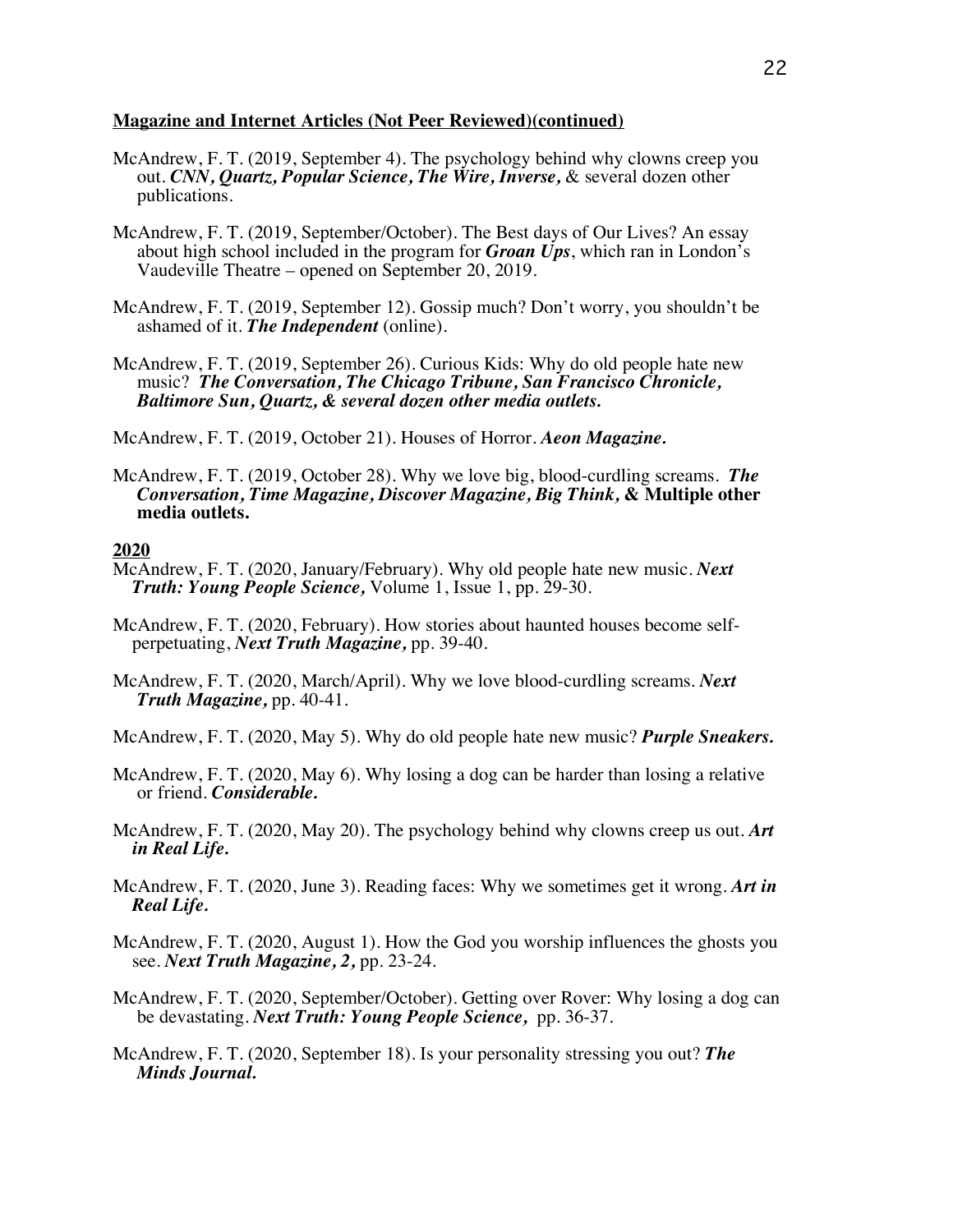#### **Magazine and Internet Articles (Not Peer Reviewed)(continued)**

- McAndrew, F. T. (2020, September 24). Why you underestimate how much other people like you. *The Minds Journal.*
- McAndrew, F. T. (2020, October 1). Decoding the Freudian symbolism in your dreams.  *The Minds Journal.*
- McAndrew, F. T. (2020, December 10). There's no place like home for the holidays and that's what makes the pandemic's winter surge particularly devastating. *The Conversation.* (Also appears in the *Everett Daily Herald* (Washington), *The Missourian, The Marin Independent Journal* (Ohio), & *Business Mirror*).

#### **2021**

McAndrew, F. T. (2021, November 9 & July 20). Gossip is a social skill – *not* a character flaw. *Big Think & The Independent (Uganda).*

McAndrew, F. T. (2021, November 29). Why do old people hate new music? *Big Think.*

#### **2022**

McAndrew, F.T. (2022, March 26). The factor that can predict exactly how long you'll live. *Your Tango Magazine.*

#### *Psychology Today Magazine* **Essays (BLOG)**

The "Precarious Manhood" of the Santa Barbara Shooter - February 2, 2015 Millennials and Social Media: It May not be What You Think. – February 2, 2015 The "Crazy Bastard" Hypothesis – February 4, 2015 How did "the Gossip" Become a Woman? – February 14, 2015 Understanding the Islamic State – A Fool's Errand? – February 28, 2015 You Can't Be Happy All of the Time, But Don't Stop Trying – March 1, 2015 Why Can't We Be "Perfectly" Happy? – March 14, 2015 Why caring about Celebrities can be Good for You – March 16, 2015 Cluelessness 101 – March 29, 2015 The Macabre Side of Growing Up Catholic – April 8, 2105 Gossip in Your Workplace Probably Does More Good Than Harm – April 25, 2015 "Where Are You From?" It's a Complicated Question – May 5, 2015 Going Old School: College in the 1850s – May 12, 2015 How We Decide Who's Creepy – May 19, 2015 Is the Tongue the "Sword of a Woman?" – June 2, 2015 Nothing Says "Old Dude" Like Getting a Motorcycle – July 8, 2015 Why Some People See Ghosts and Other Presences – July 9, 2015 Why High School Stays with You Forever – July 27, 2015 Home is Where the Heart is, but Where is "Home?" – August 3, 2015 Mama's Baby, Papa's, MAYBE: Baby Names and Fathers' Anxieties – August 8, 2015 One Psychologist's Two Cents on Guns – September 1, 2015 Is Heroism a "Guy Thing?" – September 11, 2015 What Makes a House Feel Haunted? – November 2, 2015 "Mail Order Brides" Still Exist – November 24, 2015 Five Ways Your Office Tells Us Who you Are – December 1, 2015 If You Give a Man a Gun: Men, Evolution, & Mass Shootings – December 8, 2015 The Psychology of Going to War – January 7, 2016 Gossip is a Social Skill – Not a Character Flaw – January 24, 2016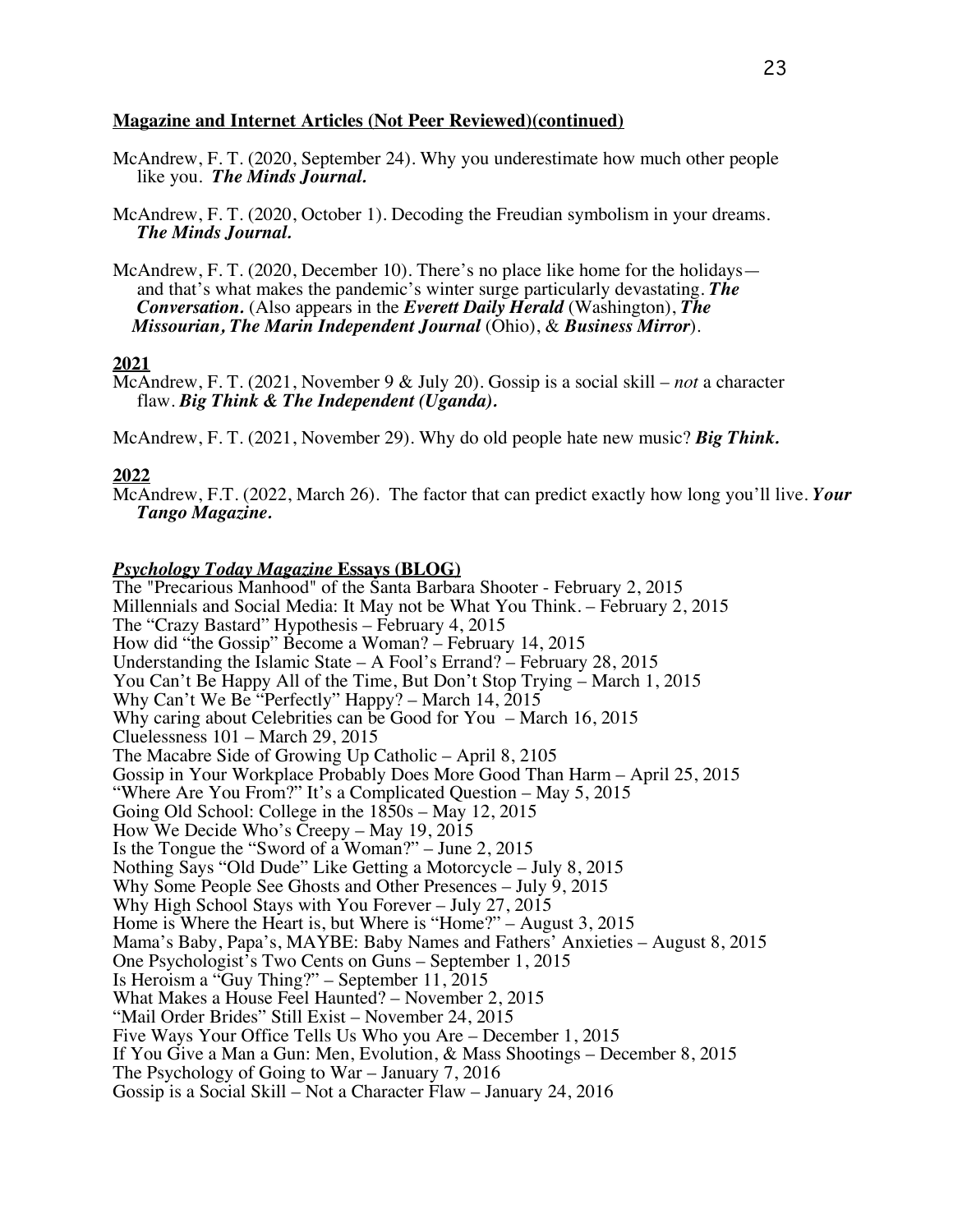*Psychology Today Magazine* **Essays (BLOG) (continued)** Who Are the Creepiest Celebrities? – March 4, 2016 Who Does What on Facebook? – April 1, 2016 Why Some People Creep Us Out So Much – April 27, 2016 The Surprising Factor that Can Predict Your Life Span – May 9, 2016 Is It Possible to Invest Equally in All of Your Children? – July 8, 2016 Why It Is So Easy To Hate Each Other – July 14, 2016. Why It Can Be So Hard to Stay Happy – August 21, 2016 Why Clowns Creep Us out – October 14, 2016 The Perils of a Life in Isolation – November 10, 2016 Haunted Houses: What keeps the Spooky Legends Alive? – December 9, 2016 The Creepiness of Japan's "Suicide Forest" – January 11, 2017 Getting Over Rover: Why Our Grief Over a Dog is so Intense – January 29, 2017 Controlling the Conduct of College Women in the 1960s – February 15, 2017 Communicating with the Dead: Mediums, Seances, Ouija Boards – April 12, 2017 The Ambience of a Restaurant Controls What We Eat and Drink – April 29, 2017 A Reflection on Near Death Experiences – May 2, 2017 How to Avoid Creeping Women Out – July 4, 2017 4 Subtle, Underestimated Signs of Female Beauty – July 10, 2017 What is the Right Size for a Group Conversation? – July 18, 2017 A Reflection on Creepy Mustaches & Creepy Hobbies – September 22, 2017 Creepy Vacation Destinations – October 1, 2017 The Role of Creepy Characters in Popular Culture – October 16, 2017 How the God You Worship Influences the Ghosts You See – October 25, 2017 Why There's No Place Like Home for the Holidays – December 15, 2017 The Freudian Symbolism in Your Dreams – January 1, 2018 Why Men Will Always Be More Disgusting Than Women – January 9, 2018 The Winchester Mystery House and Other Haunted Places – January 29, 2018 Can Feng Shui Enhance Human Well-Being? – April 1, 2018 Why Beauty is a Mixed Blessing for Girls – April 22, 2018 Your Sense of Humor Can Serve as "Social Radar" – April 28, 2018 Is Polygamy a Better Deal for Men or for Women – July 23, 2018 Are Heroism, Philanthropy, and Religion About Showing Off? – July 26, 2018 Why 'Nigerian Prince' Scams Continue to Dupe Us – August 6, 2018 When Do Personality Traits Predict Behavior? – October 2, 2018 Why We Fear the Zombie Apocalypse – October 11, 2018 Why You Underestimate How Much Other People Like You – December 11, 2018 Reading Faces: Why Your Sometimes get It Wrong – January 27, 2019 "Quasi-Courtship" Behaviors can Energize a Workplace – January 29, 2019 My Experience with Transient Global Amnesia (TGA) – February 24, 2019 On the Nature of Privacy – May 8, 2019 Hot and Bothered: Does Heat Make people Aggressive? – May 17, 2019 Is a lack of intellectual humility what ails America? – May 27, 2019 There are different kinds of mass shooters – and it matters – August 8, 2019 Politicians Don't Laugh at Themselves Very Much Anymore – August 23, 2019 Why lifelike dolls and robots creep you out – September 4, 2019 Why old people hate new music – October 1, 2019 Why do we intentionally scare ourselves? – October 8, 2019 Why we love big, blood-curdling screams – October 28, 2019 Why Small Talk is a Big Deal – January 18, 2020 How Does Your House Look Through the Eyes of a Burglar? – January 22, 2020 Is your personality stressing you out? – March 9, 2020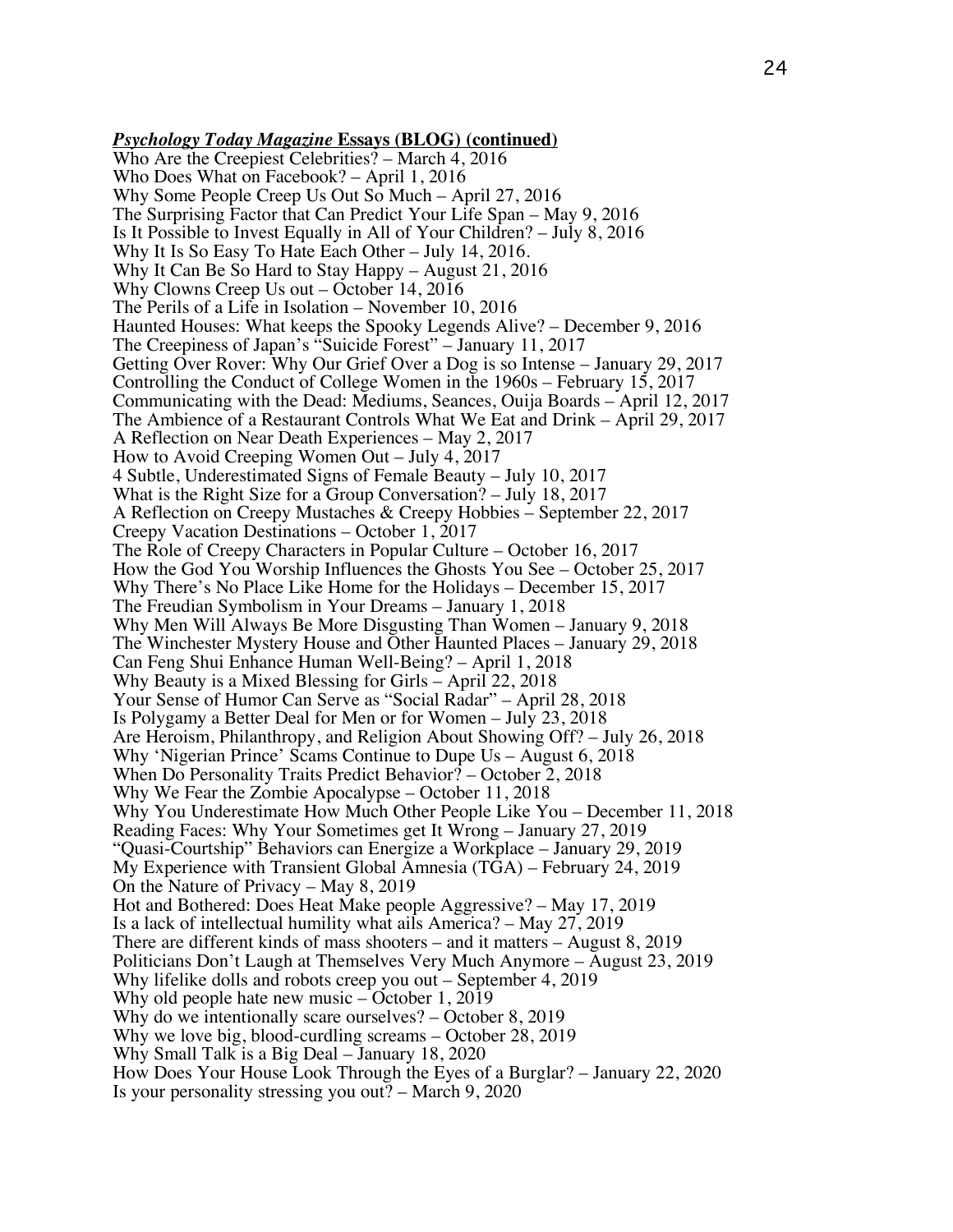#### *Psychology Today Magazine* **Essays (BLOG) (continued)**

Why face masks give us the creeps – June 1, 2020 Five reasons why being at home all the time is so hard – June 3, 2020 The eternal challenge of conformity pressure – June 8, 2020 COVID Parties? The reckless psychology of being young – July 2, 2020 Three reasons why happiness is so elusive and fleeting – July 3, 2020 A snapshot of life in a 19<sup>th</sup>-century insane asylum – August 17, 2020 Psychology Explains Why War Heroes Are Not "Losers" – September 11, 2020 Why the Choice of Your Child's Name Matters So Much – October 5, 2020 Where is That Fine Line Between Terror and Delight? – December 12, 2020 When Do Attitudes Predict Behavior? – December 15, 2020 How Do We Name Adopted Children? – January 14, 2021 Why Does Tuesday Have Less "Personality" Than Other Days? – January 19, 2021 What is Your "Style" for Handling Conflict at Work? – January 25, 2021 Why We Can't Stop Thinking About "What Might Have Been" – April 9, 2021 How Do Some Conversations Work So Well? – October 4, 2021 Why Do Certain People See Ghosts While Others Don't? – October 12, 2021 Why Intelligent Men May Not Be as Appealing as We Thought – November 9, 2021 Does having expensive things make someone more attractive? – January 13, 2022 When is Retirement a Blessing/ And When Is It a Curse? – January 16, 2022 Career Advice & Encouragement for College Students – January 20, 2022 How to Tell That You're Boring – April 1, 2022 Why Male and Female Friendships Are So Different – April 4, 2022 The Difference Between Being Cool and Being Popular – April 6, 2022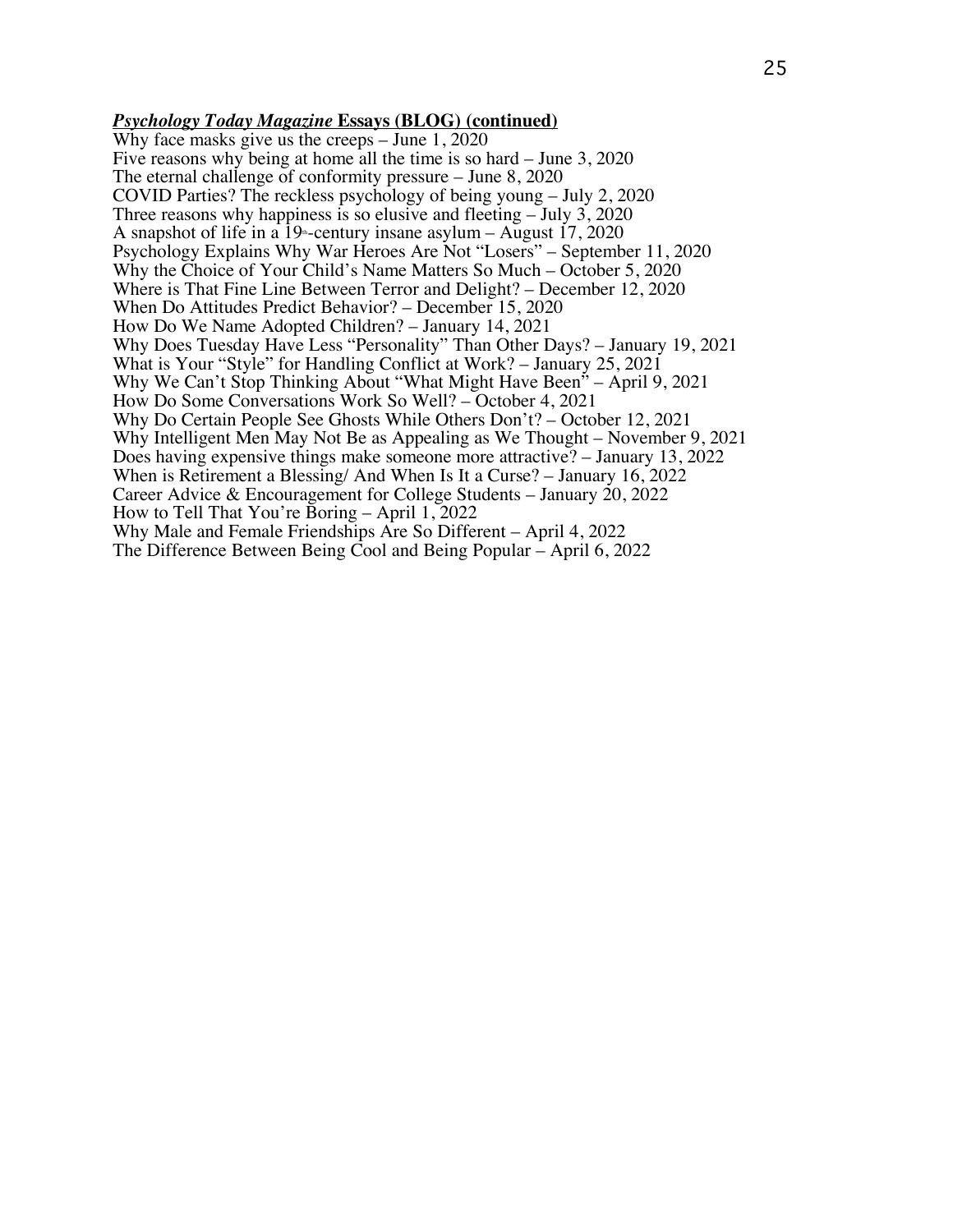# **INVITED TALKS**

# **1983**

McAndrew, F.T. (1983, September). Worker motivation in the face of technological change. **Invited address** delivered to the **Illinois Newspaper Production Conference, Galesburg, Illinois.**

## **1989**

McAndrew, F.T. (1989, November). Why apes have eyebrows: Evolution and human nonverbal communication. **Invited colloqium** presented at the **University of Scranton, Scranton, Pennsylvania.**

## **1990**

McAndrew, F.T. (1990, September). The Green Experience**. Convocation address** delivered at **Knox College, Galesburg, Illinois.**

# **1992**

McAndrew, F.T. (1992, March). The evolution of human environmental preferences. **Invited colloqium** presented at **Grinnell College, Grinnell, Iowa.**

# **1995**

- McAndrew, F.T. (1995, April). The Biological roots of Environmental Attitudes. **Guest lecture** to the graduate program in environmental studies, **University of Illinois at Springfield, Springfield, IL.**
- McAndrew, F.T. (1995, April). The Psychology of Environmental Planning. **Invited address** at the **University of Illinois at Springfield, Springfield, IL.**

## **1996**

- McAndrew, F.T. (1996, September). Evolutionary Psychology and the Naming of Children. **Keynote address** delivered at the **Annual Congress of the Psychological Society of South Africa, Johannesburg.**
- McAndrew, F.T. (1996, September). Industrial and Organizational Psychology in the United States. **Invited Address** presented to the Department of Industrial Psychology, **University of the Western Cape, Bellville, South Africa.**
- McAndrew, F.T. (1996, May). Involving Undergraduates in Field Research in Social Psychology. **Invited presentation** at a symposium of the **Midwestern Psychological Association, Chicago.**

## **2000**

McAndrew, F.T. (2000, January). Social and Psychological Factors to Consider in the Construction of Carrying Capacity Models. **Invited Workshop presentation** at the **Florida Keys Carrying Capacity Study Scenario Workshop, Marathon, Florida.**

- McAndrew, F. T. (2001, November). The evolutionary psychology of gossip. **Invited Colloqium** presented at the **University of New Mexico, Albuquerque, NM**
- McAndrew, F. T. (2001, September). Of tabloids and family secrets: The evolutionary psychology of gossip. **Invited colloqium** presented at **SUNY-Binghamton, Binghamton, NY.**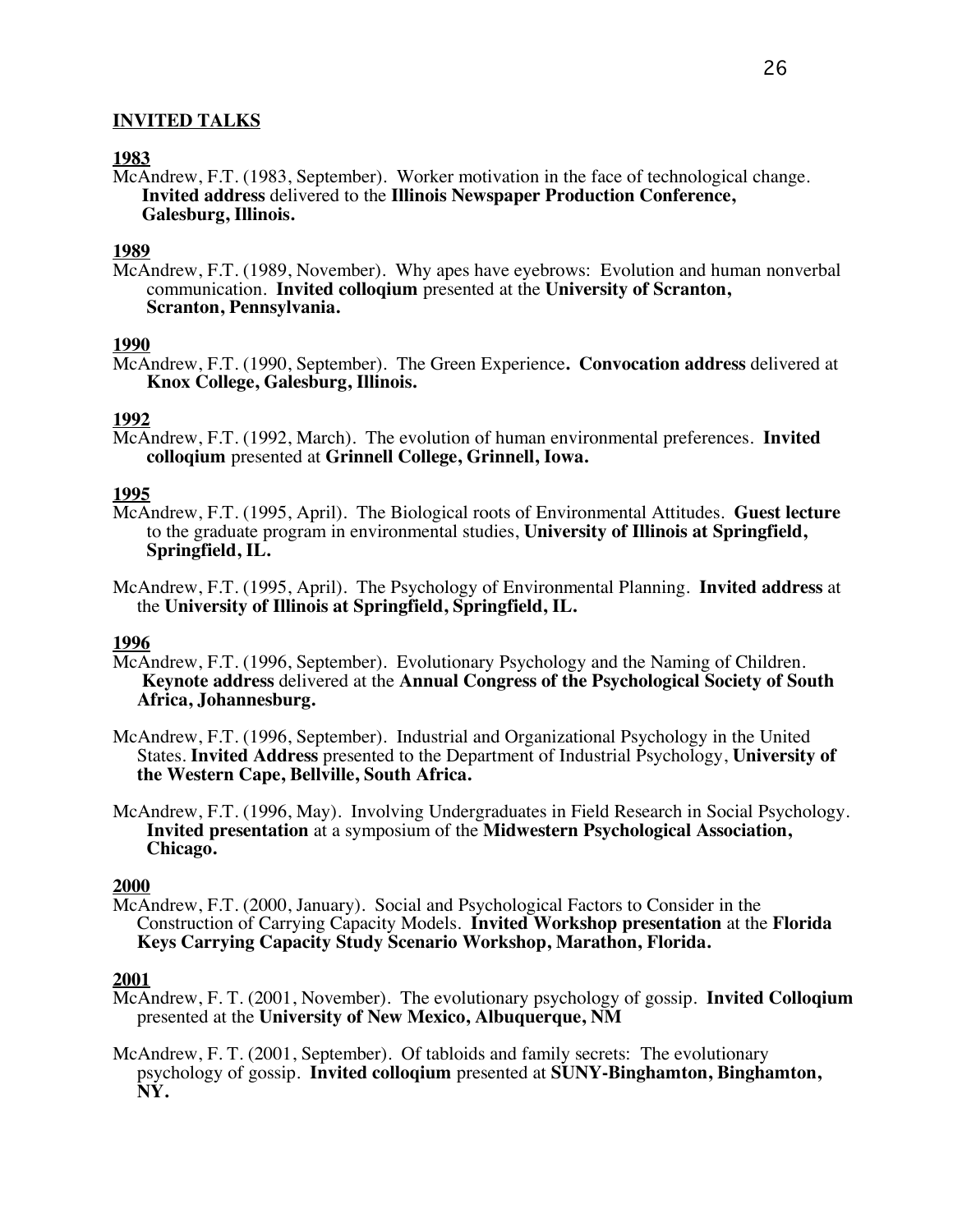## **2003**

McAndrew, F. T. (2003, February). The evolutionary psychology of gossip. Invited talk presented at **Colby College, Waterville, Maine.**

# **2004**

- McAndrew, F. T. (2004, July). Why is Gossip so Irresistible? Explorations in the Evolutionary Psychology of Gossip**. Invited paper** presented at a symposium of the **Human Behavior and Evolution Society**, **Berlin, Germany.**
- McAndrew, F.T. (2004, December). The evolutionary psychology of gossip. **Invited presentation** at **Bradley University, Peoria, Illinois.**

# **2005**

- McAndrew, F. T. (2005, February). Gossip as entertainment: Why does bad news feel so good? **Invited Presentation** at a conference on **Media and Universals 2005 – Focus on Film and Print, Universitat Siegen, Siegen, Germany.**
- McAndrew, F. T. (2005, October). The psychology of gossip. Invited presentation at **Monmouth College, Monmouth, Illinois.**
- McAndrew, F. T. (2005, November). The psychology of gossip. Invited presentation at **Carl Sandburg College**, Galesburg, Illinois.

## **2006**

- McAndrew, F. T. (2006, October). The evolutionary psychology of gossip. Invited presentation at the **University of Texas at Austin.**
- McAndrew, F. T. (2006, October). The evolutionary psychology of gossip. Invited presentation at the **University of Texas at Arlington.**

## **2007**

McAndrew, F. T. (2007, September). Information Age Media and Stone Age Minds: How the Entertainment Industry Succeeds by Pressing the Right Buttons in Our Hunter-Gatherer Brains. Invited Keynote Address at the first annual **IDeoGRAMS Conference 2007: Contemporary Media**. **Leicester, England.**

## **2008**

- McAndrew, F. T. (2008, March). The Evolutionary psychology of Gossip. Invited presentation at **Rollins College, Winter Park, Florida.**
- McAndrew, F. T. (2008, July). Evolutionary perspectives on popular culture. Invited Class lecture at the **University of Chicago, Chicago, IL.**

## **2009**

McAndrew, F. T. (2009, June). What Should Study Abroad in Psychology be About? Panelist/Chair of Panel at an International Educators Workshop sponsored by **The Danish Institute for Study Abroad**, Copenhagen, Denmark.

McAndrew, F. T. (2009, July). Evolutionary perspectives on popular culture. Invited Class lecture at the **University of Chicago, Chicago, IL**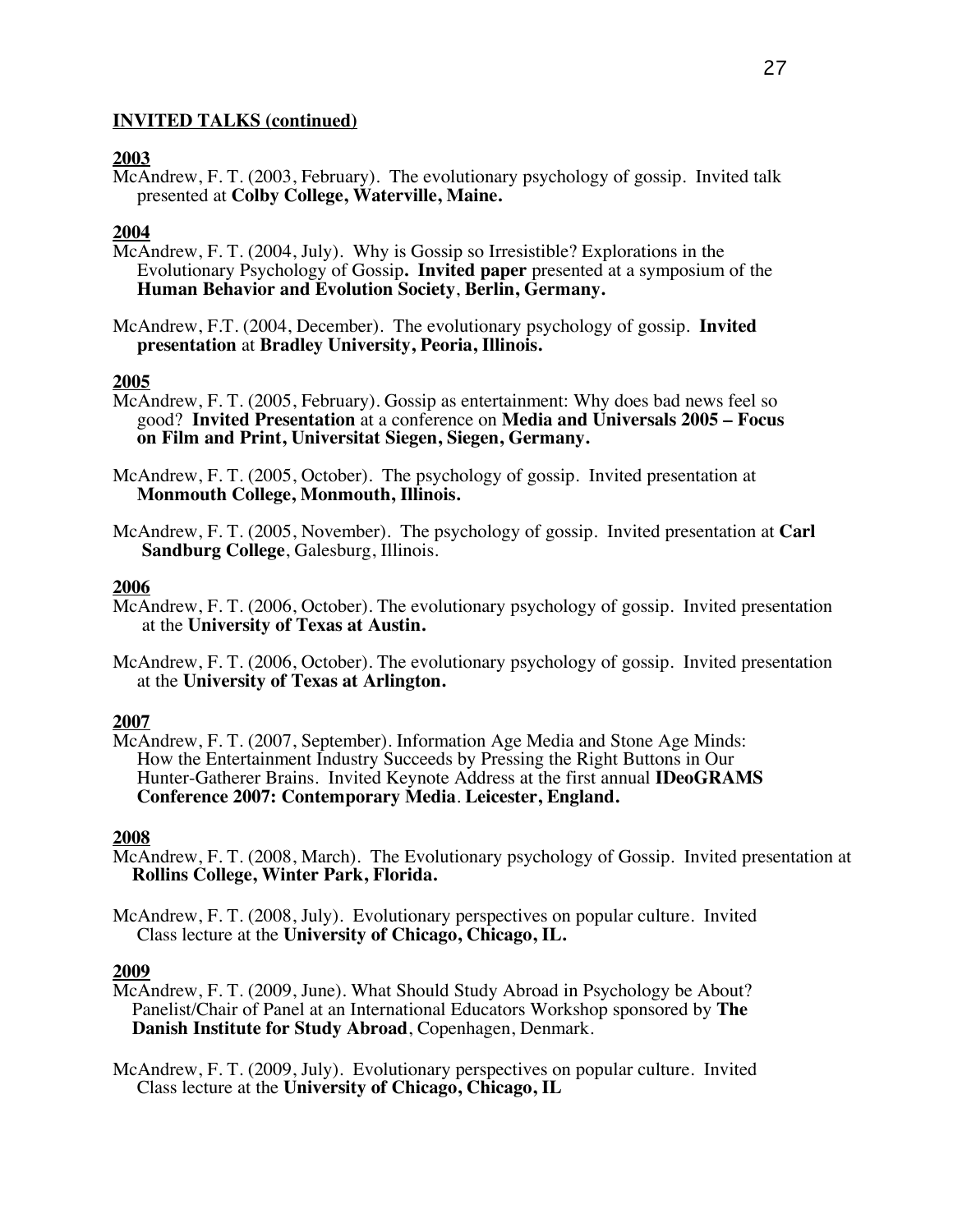# **2010**

- McAndrew, F. T. (2010, April). The Evolutionary psychology of Gossip. Invited presentation at **The University of Missouri at St. Louis.**
- McAndrew, F. T. (2010, September). The Evolutionary psychology of Gossip. Invited Presentation at **DePauw University, Greencastle, Indiana.**

# **2011**

- McAndrew, F. T. (2011, March) The Evolutionary Psychology of Gossip. **Wabash College, Crawfordsville, Indiana.**
- McAndrew, F. T. (2011, April) The Science of Gossip: Why You Can't Stop Yourself. **Keynote Address delivered at the ILLOWA Undergraduate Psychology Conference, Monmouth, IL.**
- McAndrew, F. T. (2011, September). The Selfish Hero? An invited address at the **University of Limerick, Ireland.**
- McAndrew, F. T. (2011, October). The Evolutionary Psychology of Gossip. Invited talk in the Department of Psychological Sciences, **University of Missouri – Columbia.**
- McAndrew, F. T. (2011, October). Teaching careers at liberal arts colleges. Workshop presentation sponsored by the graduate school of the **University of Missouri – Columbia as part of their "Preparing Future Faculty" program.**
- McAndrew, F. T. (2011, October). The Selfish Hero?. Invited talk in the Department of Anthropology, **University of Missouri – Columbia.**

## **2012**

McAndrew, F. T. (2012, October). Academic careers at primarily teaching institutions. Presentation and panel discussion sponsored by the graduate school of the **University of Missouri – Columbia as part of their "Preparing Future Faculty" program.**

- McAndrew, F. T. (2013, August). "Gossip and the Management of Reputation." Workshop sponsored by the *Netherlands Institute for Advanced Study* (NIAS) at the Lorentz Center, Leiden, Netherlands.
- McAndrew, F. T. (2013, October). Invited speaker as part of *Carl Sandburg College's* "Lunch with a Scholar" program. Galesburg, Illinois.
- McAndrew, F. T. (2013, November). Teaching careers at small liberal arts colleges. Presentation sponsored by the graduate school at *the University of Missouri at Columbia* **as part of their "Preparing Future Faculty" Program**.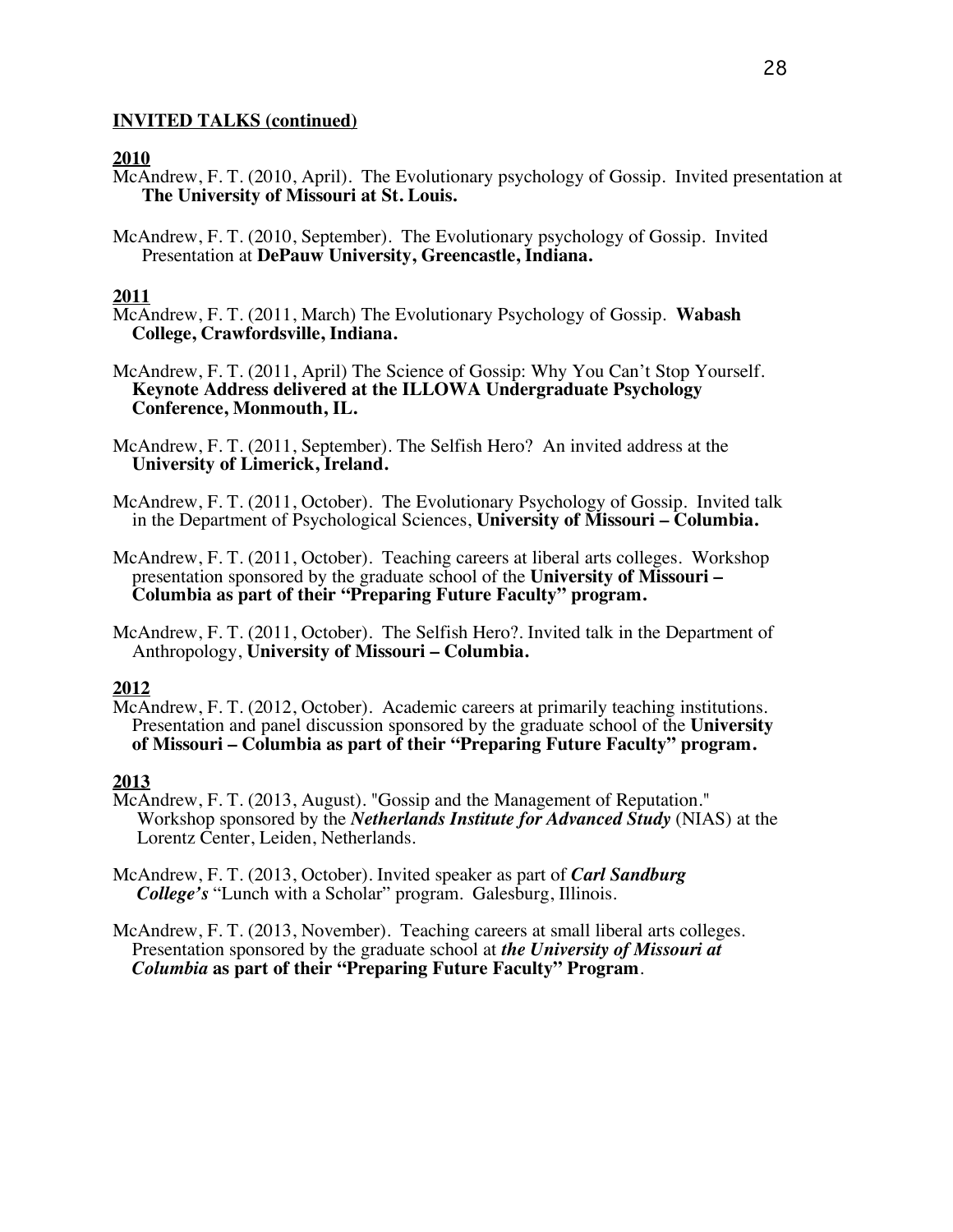## **2014**

McAndrew, F. T. (2014, October). Teaching careers at small liberal arts colleges. Presentation sponsored by the graduate school at *the University of Missouri at Columbia* **as part of their "Preparing Future Faculty" Program.**

- McAndrew, F. T. (2014, October). The Evolution of Human Environmental Preferences. Guest lecture to the *Associated Colleges of the Midwest (ACM) program on "Ecology and Human Origins," Tanzania*.
- McAndrew, F.T. (2014, December). Invited speaker, *Interpersonal Relationships Lab, Department of Psychology*, *Western Illinois University,* **Macomb, Illinois.**

## **2015**

- McAndrew, F. T. (2015, February). The "Sword of a Woman?" Gossip and Female Aggression. Invited talk delivered as part of a symposium on "Female Aggression: The Often Overlooked, but Functionally Sophisticated, Ways Women Compete" at the annual meeting of the *Society for Personality and Social Psychology (SPSP), Long Beach, California.* [Abstract appears in program, but presentation not made because of medical emergency.]
- McAndrew, F. T. (2015, September). The unavoidable awkwardness of family life. Invited Lecture at *The Peoria Riverfront Museum* in conjunction with a photography exhibit of "Awkward Family Photos," Peoria, IL.
- McAndrew, F. T. (2015, October). Teaching careers at small liberal arts colleges. Presentation sponsored by the graduate school at *the University of Missouri at Columbia* **as part of their "Preparing Future Faculty" Program.**

## **2016**

- McAndrew, F. T. (2016, January). Creep: The psychology of paranormal experiences. Invited talk given as part of Mortar Board's Lecture Series *Teach Me Anything.* Knox College, Galesburg, IL.
- McAndrew, F. T. (2016, September). Alpha Male or Omega Male? Precarious Manhood and the Violence of Young Men. Invited Lecture at the *C. G. Jung Institute, Santa Fe, New Mexico*.
- McAndrew, F. T. (2016, October). The Evolutionary Psychology of Gossip. Invited address to the *Department of Organization Sciences, Vrije University (VU), Amsterdam*.
- McAndrew, F. T. (2016, October). Creeped Out: Evolution, Psychology, & Creepiness. Invited talk to the *Evolutionary Psychology Lab Group at Vrije University (VU), Amsterdam*.

#### **2017**

McAndrew, F. T. (2017, October). Teaching careers at small liberal arts colleges. Presentation sponsored by the graduate school at *the University of Missouri at Columbia* **as part of their "Preparing Future Faculty" Program.**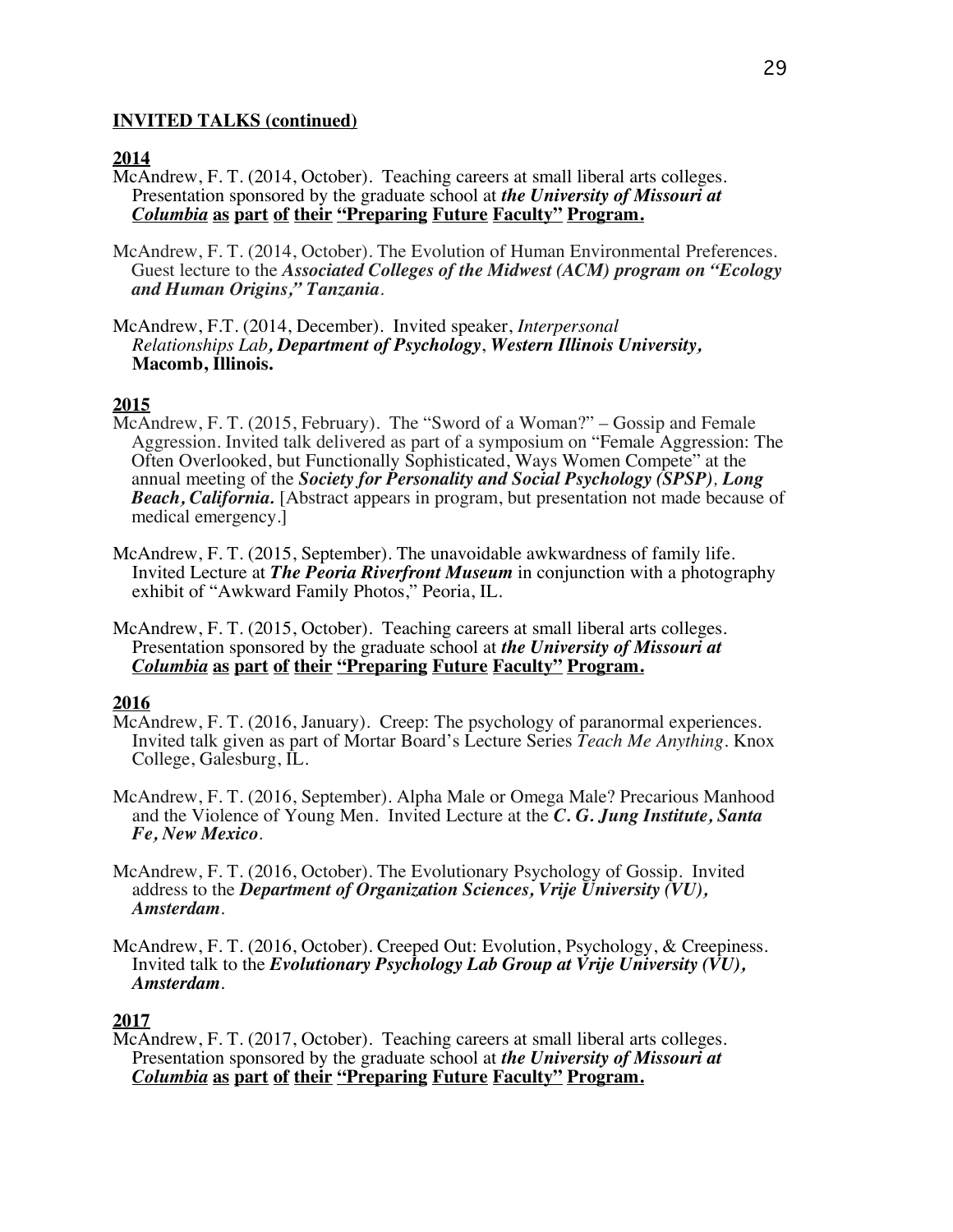## **2018**

- McAndrew, F. T. (2018, September). Teaching careers at small liberal arts colleges. Presentation sponsored by the graduate school at *the University of Missouri at Columbia* **as part of their "Preparing Future Faculty" Program.**
- McAndrew, F. T. (2018, October). Creeped-Out: The Psychology of Creepiness & Horror. Invited talk given at *Western Illinois University, Quad Cities Campus, Moline, Illinois.*

# **2019**

- McAndrew, F.T. (2019, September 28). "Gossip in Work Organizations: A Double- Edged Sword?" Invited talk at the *Business Psychology Graduate Program of the Chicago School of Professional Psychology* (Chicago).
- McAndrew, F. T. (2019, October 7). Teaching careers at small liberal arts colleges.<br>Presentation sponsored by the graduate school at the University of Missouri at<br>Columbia as part of their "Preparing Future Faculty" Progra
- McAndrew, F. T. (2019, November 14). GOSSIP: Is it a Social Skill or a Character Flaw? Invited talk given at *Western Illinois University, Quad Cities Campus, Moline, Illinois.*

# **2020**

McAndrew, F. T. (2020, September 21). Teaching careers at small liberal arts colleges. Presentation sponsored by the graduate school at *the University of Missouri at Columbia* as part of their "Preparing Future Faculty" Program. (Virtual Presentation)

## **2021**

- McAndrew, F. T. (2021, October 20). Encounters with Ghosts. Invited lecture delivered as part of the *Profs and Pints* Lecture Series. (Virtual Presentation)
- McAndrew, F. T. (2021, December 9). Why people see ghosts. Invited virtual lecture to the "Rationality Enhancement Group" at the *Max Planck Institute for Intelligent Systems,* Tübingen, Germany.

- McAndrew, F. T. (2022, January 4). The Psychology of Haunted Houses. Invited class lecture (virtual) at *Rollins College, Winter Park, Florida.*
- McAndrew, F. T. (2022, June 14-15). Creepiness, Horror, & Fear. Keynote address delivered at a workshop on "Horror and Recreational Fear" at *Aarhus University, Aarhus, Denmark.*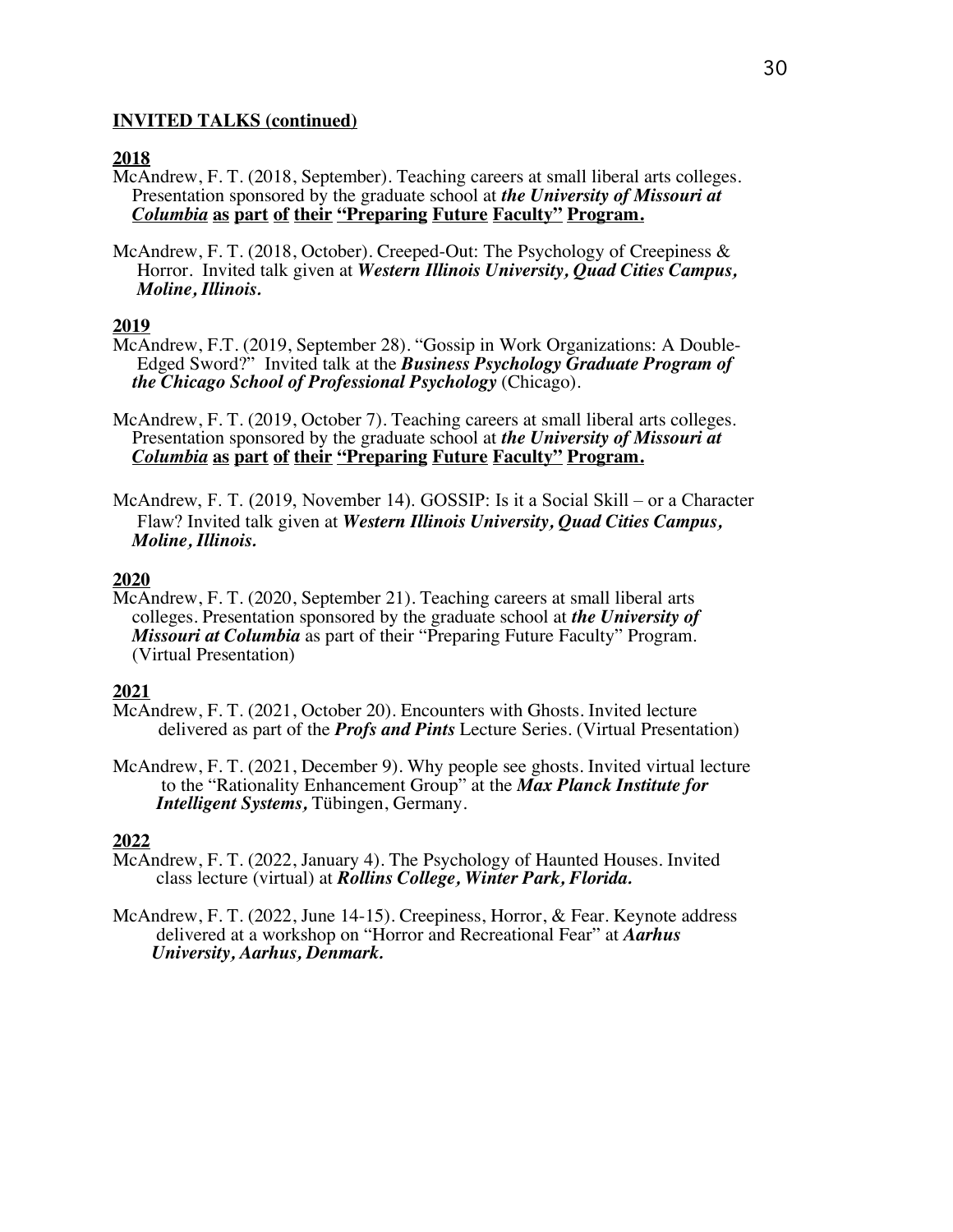# **PAPERS & POSTERS PRESENTED AT PROFESSIONAL MEETINGS**

# **1975**

Cherulnik, P.D., and McAndrew, F.T. (1975, April). Sex role stereotyping and favorability of Impressions of men and women. Paper presented at the annual meeting of the *Eastern Psychological Association***, New York.**

# **1980**

McAndrew, F.T. (1980, April). Interpersonal attraction, arousal, and nonverbal immediacy behaviors: A correlational analysis. Paper presented at the annual meeting of the *Eastern Psychological Association***, Hartford.**

# **1981**

McAndrew, F.T. (1981, April). Primacy effects in attributions. Paper presented at the annual meeting of the *Eastern Psychological Association***, New York.**

# **1982**

McAndrew, F.T. (1982, April). Chair of paper session on "Attribution Theory" at the annual meeting of the *Eastern Psychological Association***, New York.**

# **1983**

McAndrew, F.T., and Clark, J.D. (1983, April). Situational preferences of individuals differing in arousability. Paper presented at the annual meeting of the *Eastern Psychological Association*, **Philadelphia.** 

# **1984**

- McAndrew, F.T., and Nichols, K.R. (1984, April). Intergroup contact and ethnic stereotyping by college students in three cultures. Paper presented at the annual meeting of the *Eastern Psychological Association***, Baltimore.**
- Mitchell, J.L., and McAndrew, F.T. (1984, April). Predicted social drinking and the need for social approval. Paper presented at the annual meeting of the *Eastern Psychological Association***, Baltimore.**

- **1985**<br>McMichael, M.T., and McAndrew, F.T. (1985, April). Sex differences in self-reported fears. Paper presented at the annual meeting of the *Eastern Psychological Association*, Boston.
- McAndrew, F.T. (1985, April). Recognition thresholds for facial expressions of emotion in American and Malaysian college students. Paper presented at the annual meeting of the *Eastern Psychological Association***, Boston.**

# **1986**

McAndrew, F.T. (1986, April). Decoding visual dominance and Pakistani college students: A failure at cross-cultural replication. Paper presented at the annual meeting of the *Eastern Psychological Association***, New York.**

# **1987**

McAndrew, F.T., and Thornton, B.G. (1987, April). Approach and avoidance tendencies of screeners and nonscreeners. Paper presented at the annual meeting of the *Eastern Psychological Association***, Arlington, VA.**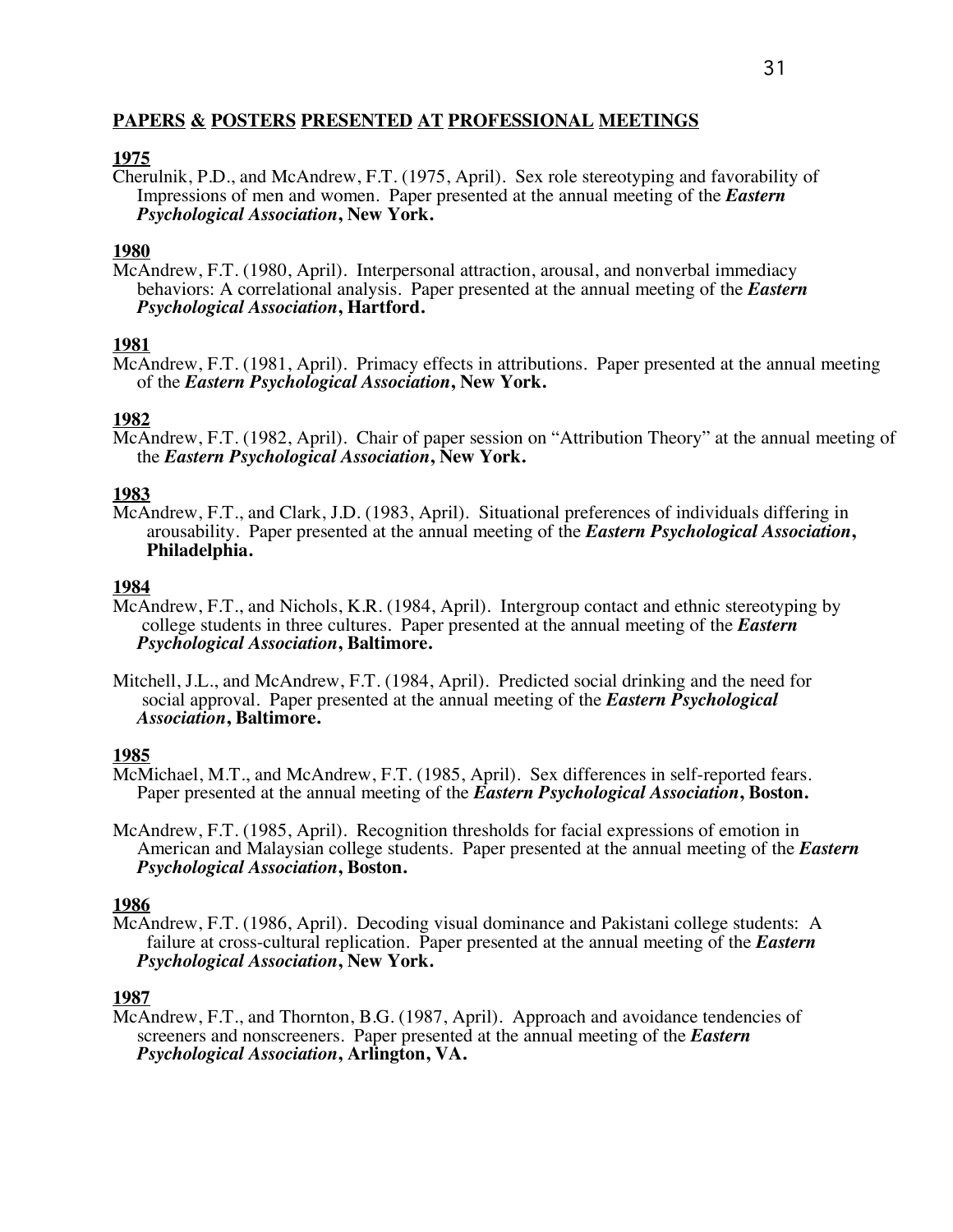# **1988**

McAndrew, F.T., and Sperry, A.L. (1988, April). Group polarization and the escalation of commitment. Paper presented at the annual meeting of the *Eastern Psychological Association***, Buffalo, NY.**

# **1989**

McAndrew, F.T. (1989, April). Hetero- and autostereotyping in Pakistani, French, and American college students. Paper presented at the annual meeting of the *Eastern Psychological Association***, Boston.**

# **1991**

McAndrew, F.T., Johnson, J.L., & Harris, P.B. (1991, May). Sociobiology and the naming of adopted and natural children. Paper presented at the annual meeting of the *Midwestern Psychological Association***, Chicago.**

# **1992**

McAndrew, F.T. (1992, April). The home advantage also operates in individual sports: A study of American high school wrestlers. Paper presented at the annual meeting of the *Eastern Psychological Association*, Boston.

- 1993<br>Fradkin-Posavac, H.D., & McAndrew, F.T. (1993, March). Predisposition for eating disorders as a mediator of body satisfaction contrast effects. Paper presented at the meeting of the *Society of Behavioral Medicine***, San Francisco.** Portions of this research were also presented at the meeting of the *Western Psychological Association***, Phoenix (April, 1993)**
- McAndrew, F.T., & Gullapalli, G. (1993, May). American and Muslim Perceptions of Ten Islamic Nations. Paper presented at the annual Meeting of the *Midwestern Psychological Association***, Chicago**.

## **1995**

- McAndrew, F.T., and King, J.C. (1995, June). Birth Order and the Naming of Children: An Examination of Naming as a Strategy of Parental Investment. Paper presented at the annual meeting of the *Human Behavior and Evolution Society***, Santa Barbara, CA.**
- McAndrew, F.T., and Akande, A. (1995, April). African stereotypes of Americans of African and European Descent. Paper presented at the annual meeting of the *Eastern Psychological Association***, Boston.**

- McAndrew, F.T., Turner, S., Fiedeldey, A.C., & Sharma, Y. (1998, July) Are Human Environmental Preferences Universal? Evidence from a Cross-Cultural Study of Preferences for Visual and Non-Visual Features of Outdoor Environments. Paper presented at the annual meeting of *The Human Behavior and Evolutio*
- Soliman, D.R., & McAndrew, F.T. (1998, May). Self-Concept in Arabs and Arab Americans. Paper presented at the annual meeting of the *Midwestern Psychological Association***, Chicago.**
- McAndrew, F.T., Akande, A., Turner, S., & Sharma, Y. (1998, May). A cross-cultural ranking of stressful life events in Germany, India, South Africa, & the United States. Paper presented at the annual meeting of the *Midwestern Psychological Association***, Chicago.**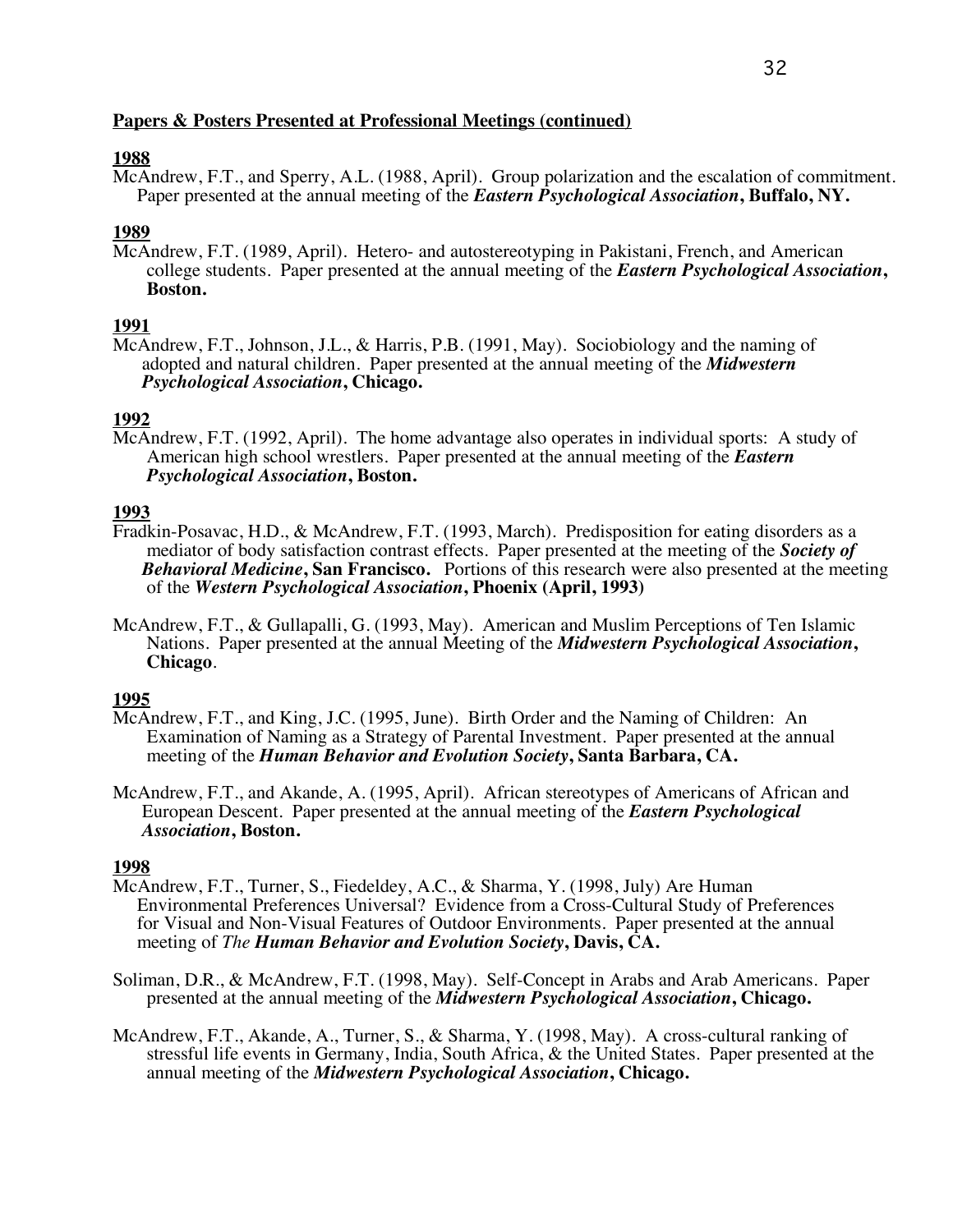# **1999**

McAndrew, F.T., Akande, A., Bridgstock, R., Mealey, L., Gordon, S., Scheib, J., Akande- Adetoun, B.E., Odeale, F., Morakinyo, A., Nyahete, P., & Mubvakure, G. (1999, May). A Multicultural Study of Stereotyping in English-Speaking Countries. Paper presented at the annual meeting of the *Midwestern Psychological Association***, Chicago.**

# **2000**

Brackney, M., & McAndrew, F.T. (2000, May). Ecological world views and receptivity to different types of arguments for preserving endangered species. Paper presented at the annual meeting of the *Midwestern Psychological Association***, Chicago.**

## **2004**

- Minervini, B. P., & McAndrew, F. T. (2004, July). The mating strategies and mate preferences of mail order brides. Paper presented at the Annual Meeting of the *Human Behavior and Evolution Society*, **Berlin, Germany.**
- Turner, S. L., & McAndrew, F. T. (2004, July). A Laboratory Simulation of Hagen's<br>Defection Hypothesis: Determining the Role of Future Reproductive Opportunity and<br>Offspring Quality in Parental Investment. Paper presented

## **2005**

McAndrew, F. T., Bell, E. K., & Garcia, C. M. (2005, June). Who do we tell, and whom do we tell *on*? Explorations in the evolutionary psychology of gossip. Paper presented at the annual meeting of The *Human Behavior and Evolution Society*, **Austin, Texas.**

## **2006**

Franciskovich, S. J., & McAndrew, F. T. (2006, June). Birth order, personality, and conformity to parental expectations in the choice of a long-term mate. Poster presented at the annual meeting of the *Human Behavior and Evolution Society,* **Philadelphia, PA.**

## **2007**

McAndrew, F. T., & Garrison, A. J. (2007, May). Sex and suicide: Beliefs about sex differences in methods and causes for suicide. Poster presented at the annual meeting of the *Midwestern Psychological Association,* **Chicago.**

#### **2009**

McAndrew, F. T. (2009, May). The Selfish Hero? A Study of the Individual Benefits of<br>Self-Sacrificial Behavior in Small Groups. Paper presented at the annual meeting of<br>the *Human Behavior and Evolution Society*, Fullerton

## **2010**

McAndrew, F. T., & Perilloux, C. (2010, June). Who becomes a Hero and what happens to them? A Study of Self-Sacrificial Behavior in Small Female Groups. Paper presented at the Annual meeting of the *Human Behavior and Evolution Society***, Eugene, OR**.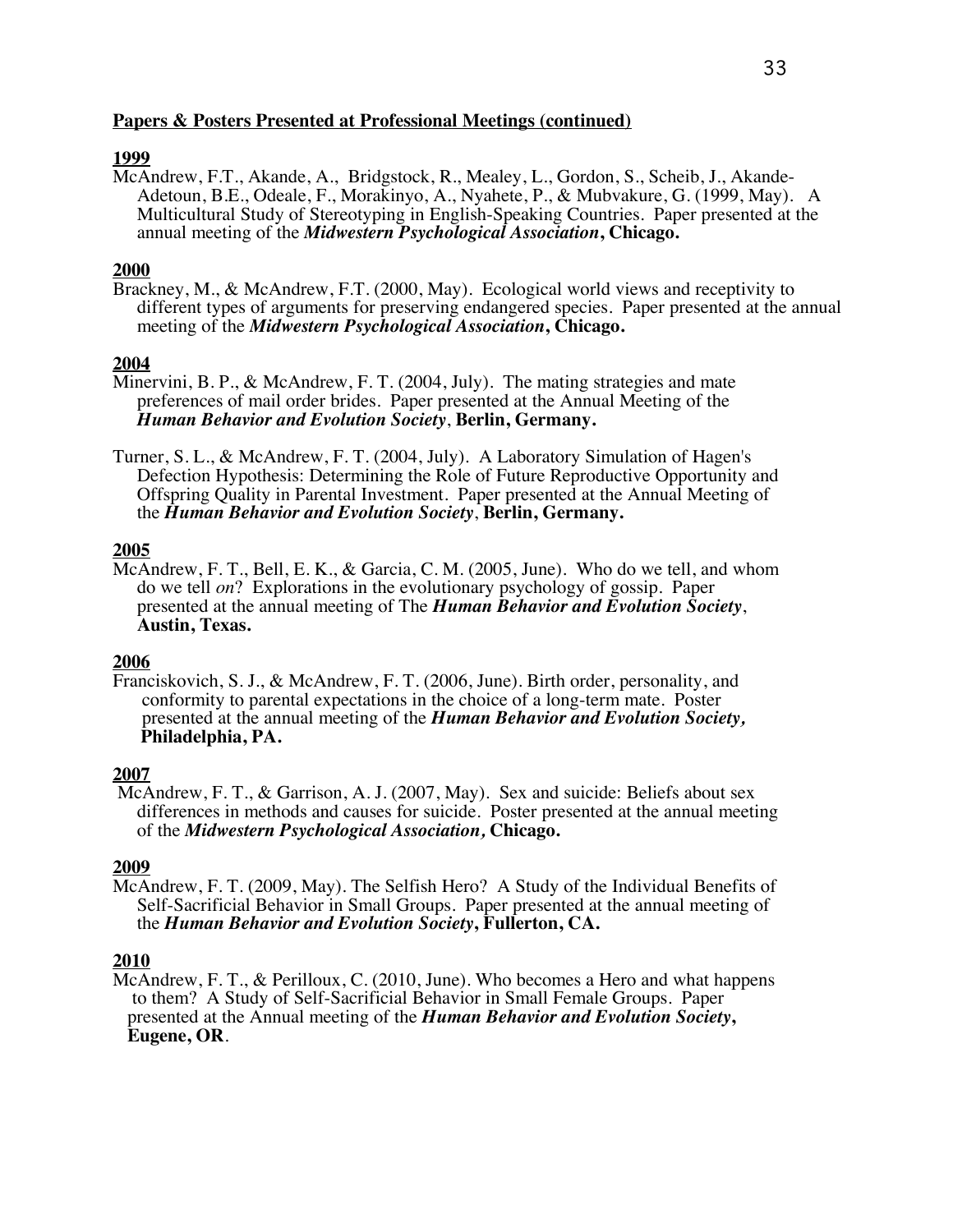# **2011**

McAndrew, F. T., & Perilloux, C. (2011, June/July). The Gender and Personality Dynamics of Self-sacrificial "Heroic" Behavior in Mixed-Sex Groups. Paper presented at the Annual meeting of the *Human Behavior and Evolution Society***, Montpellier, France**

# **2012**

McAndrew, F. T., & Jeong, H. S. (2012, June). The Evolutionary Psychology of Facebook: mate seeking, status signaling, and the maintenance of kinship networks. Poster presented at the Annual Meeting of the *Human Behavior and Evolution Society,* **Albuquerque, New Mexico.**

# **2013**

- McAndrew, F. T., & Koehnke, S. S. (2013, January). Creepiness. Poster presented at the annual meeting of the *Society for Personality and Social Psychology (SPSP), New Orleans, Louisiana.*
- Klimaj, V. A., Lawrence, Z. E., Knutson, J. A., King, E. A., Schaefer, D. C., & McAndrew, F. T. (2013, July). Does hormonal birth control disrupt the assessment of mate quality through kissing? Paper presented at the annual meeting of the *Human Behavior and Evolution Society, Miami, FL.*
- Goranson, A., & McAndrew, F. T. (2013, July). Does self-monitoring mediate interest in different styles of gossip? Poster presented at the annual meeting of the *Human Behavior and Evolution Society, Miami, FL.*

# **2014**

McAndrew, F. T., & Shah, S. S. (2014, February). Sex differences in jealousy over Facebook activity. Poster presented at the annual meeting of the *Society for Personality and Social Psychology (SPSP), Austin, Texas.*

# **2015**

- Goranson, A., & McAndrew, F. T. (2015, February). Helper or Helping? The Role of Subtle Linguistic Manipulations in Prosocial Behavior. Poster presented at the annual meeting of the *Society for Personality and Social Psychology (SPSP), Austin, Texas.*
- McAndrew, F. T., & Koehnke, S. S. (2015, May). Can "Getting the Creeps" be an Evolutionary Adaptation? Poster presented at the annual meeting of the *Human Behavior and Evolution Society***, Columbia, Missouri.**

## **2016**

Klimaj, V. A., Lawrence, Z. E., Knutson, J. A., King, E. A., & McAndrew, F. T. (2016, January). Does hormonal birth control disrupt the assessment of mate quality through kissing? Poster presented at the annual meeting of the *Society for Personality and Social Psychology, San Diego, CA.*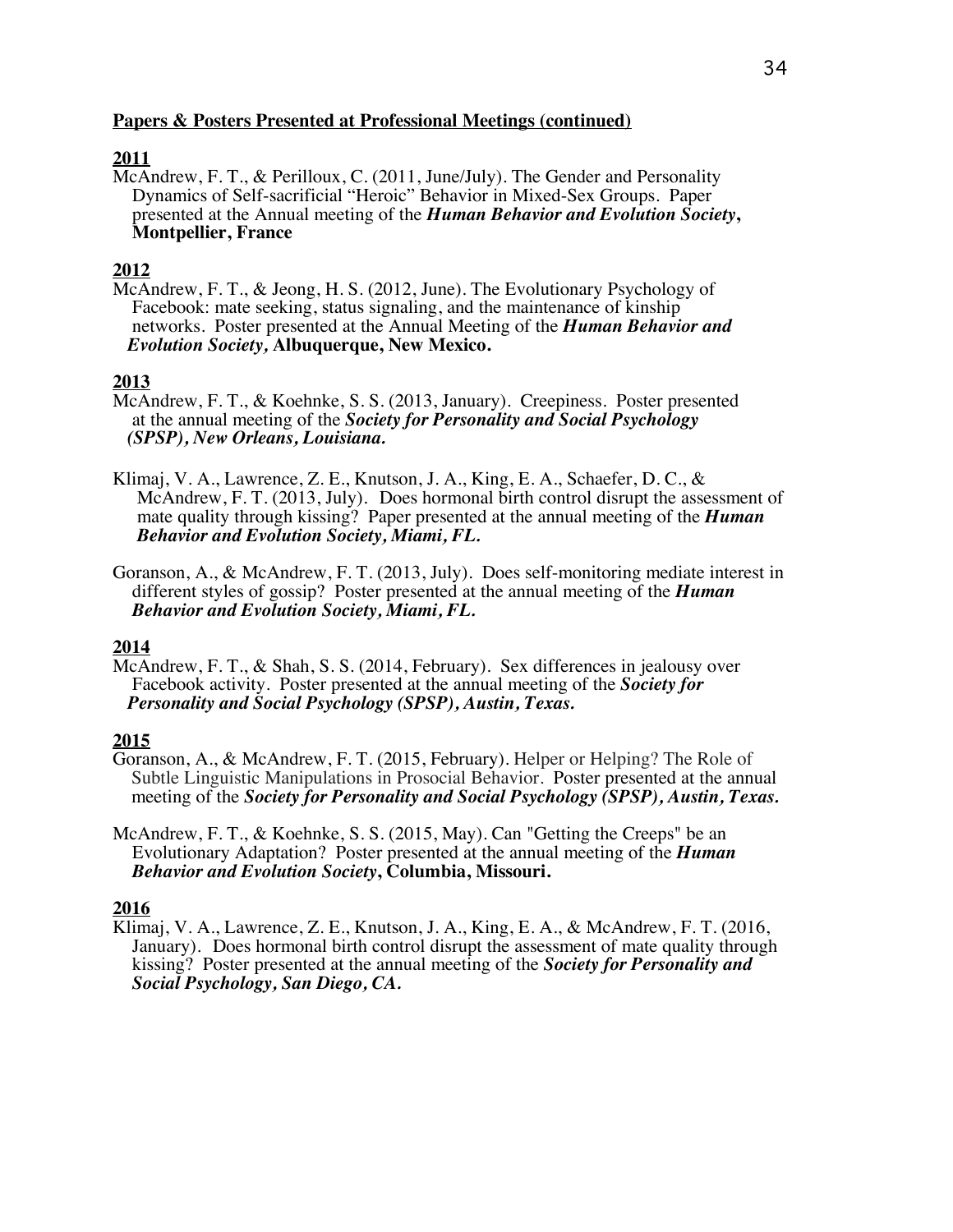# **2017**

- Corwin-Renner, E. R., Nguyen, S. L., Zepeda, D. M. Neelagiri, S., Pierro, M. L., & McAndrew, F. T. (2017, January). Red Flag! Women are on their guard against a woman wearing red, especially if she is seeking a mate. Poster presented at the annual meeting of the *Society for Personality and Social Psychology, San Antonio, Texas.*
- McAndrew, F. T. (2017, June). Academic careers in evolutionary psychology at teaching focused institutions. Symposium Chair and Presenter at the annual meeting of the *Human Behavior and Evolution Society, Boise, Idaho.*

# **2018**

Duong, K. L., & McAndrew, F. T. (2018, November). The effects of race and friendship affiliation on occupational perceptions. Paper presented at the  *Midstates Consortium for Math and Science Undergraduate research Symposium (Biological Sciences & Psychology Division),* Chicago, IL.

2019<br>Bird, A. E., & McAndrew, F. T. (2019, February). Does namesaking a child influence attachment style? Poster presented at the annual meeting of the *Society for Personality and Social Psychology, Portland, Oregon.* 

# **2020**

- Duong, K. L., & McAndrew, F. T. (2020, February). The Effects of Race and Friendship Affiliation on Occupational Perceptions. Poster presentation at the *Annual Meeting of the Society for Personality and Social Psychology (SPSP), New Orleans.*
- Thomas, I., Dorsey, M., Epstein, K., Maina, I., Rodriguez, Y., & McAndrew, F. T. (2020, February). Males' alcohol consumption signals traits to female mates. Poster presentation at the *Annual Meeting of the Society for Personality and Social Psychology (SPSP),* New Orleans.
- Thomas, I., & McAndrew, F. T. (2020, April). Can meaning affirmations reduce social intolerance in a moral disagreement? Poster presented at the annual meeting of *The Midwestern Psychological Association,* Chicago. (Canceled due to COVID-19)

- Doriscar, J. E., Schmidt, N. T., & McAndrew, F. T. (2022, February). Tolerance for ambiguity and the experience of creepiness. Poster presentation at the *Annual Meeting of the Society for Personality and Social Psychology (SPSP), San Francisco.*
- Sbai, Z., & McAndrew, F. T. (2022, February). Perceptions of the personalities of namesake children as a function of their gender and birth order. Poster presentation at the *Annual Meeting of the Society for Personality and Social Psychology (SPSP),*  San Francisco.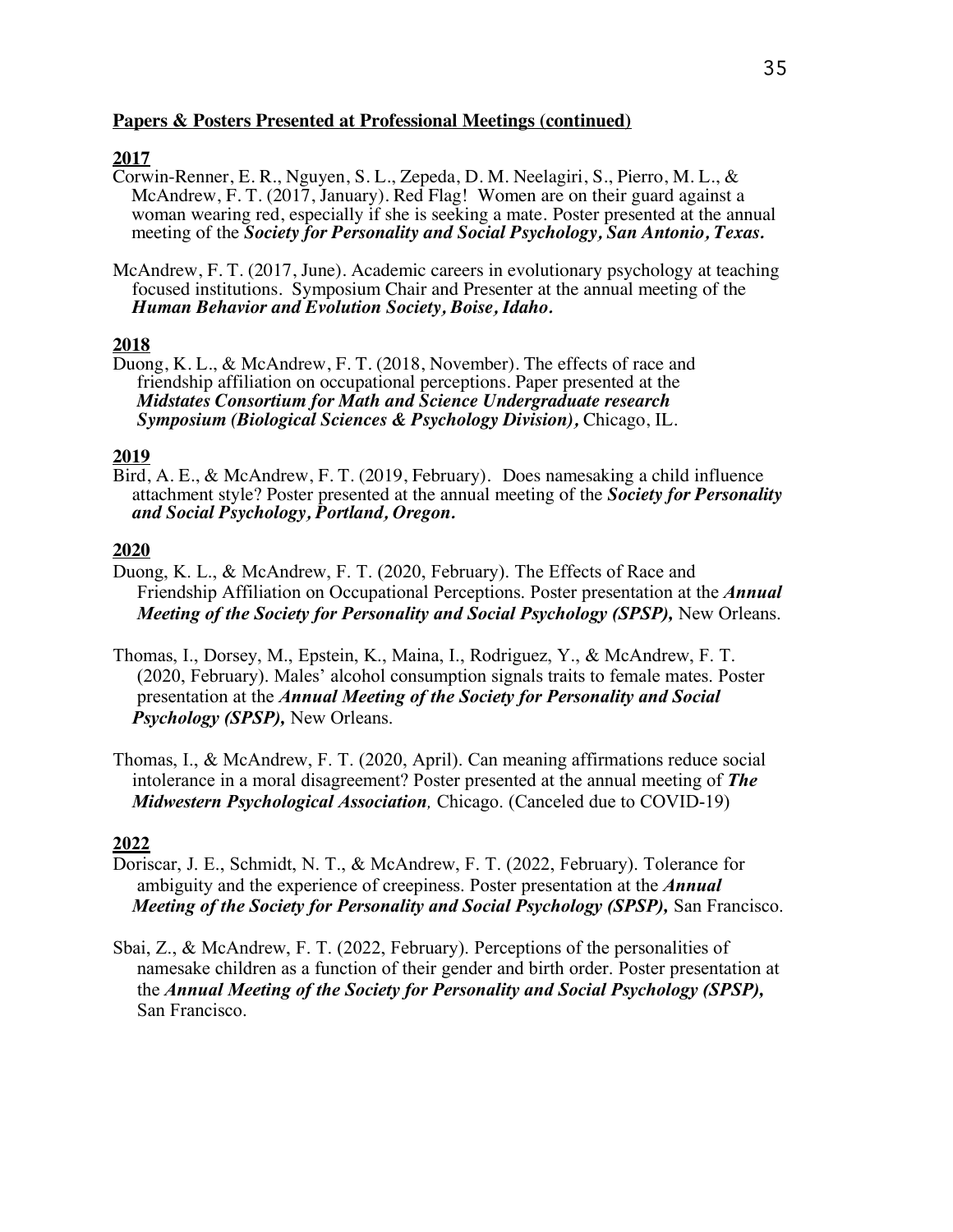## **UNDERGRADUATE PSYCHOLOGY HONORS THESES SUPERVISED**

(All at Knox College – does not include theses for independent majors)

*Hedonic relevance and the group polarization phenomenon* - P. Christopher Earley, 1980

*Modeling effects and attributions of success and failure -* Constance J. Pilkington, 1982

*Territoriality and compliance: The influence of gender and location on willingness to sign petitions* – Paul B. Harris, 1984

*The effect of adult warmth and power on the preferred interpersonal distance of preschool children* – Thayer L. Williams, 1984

*Perceived harm and attributions of blame to criminals and victims* - John L. Lafferty, 1985

*Feelings of responsibility and the escalation to a course of action in individuals and groups* – Amy L. Sperry, 1985

*Successful deception by high and low Machiavellians as a function of motivation and channel of communication* – Victoria B. Crawshaw, 1986

*Effectiveness of advertizing as a function of audience involvement and arousal* - Jean O. Anderson, 1987

*Effects of light exercise on physical and mental performance* – Sandra A. Kozar, 1988

*Predisposition for eating disorders as a mediator of body satisfaction contrast effects* - Heidi D. Fradkin, 1992

*The role of distractability and need for social approval in social facilitation* - Steven S. Posavac, 1992

*Cognitive and neurological functioning in soccer players -* Dale C. Plampin, 1993

*Gender differences in perceptions of sexual coercion within varied intimate relationships.* -Philip J. Martel, 1994

*The Psychology of Gossip* - Megan A. Milenkovic, 1997

*The influence of self-categorization on the person/group discrimination discrepancy* - Ginger L. Pennington, 1997

*The relationship between socioeconomic status and phonological awareness of Honduran children*

- Nadia Duenas, 1998